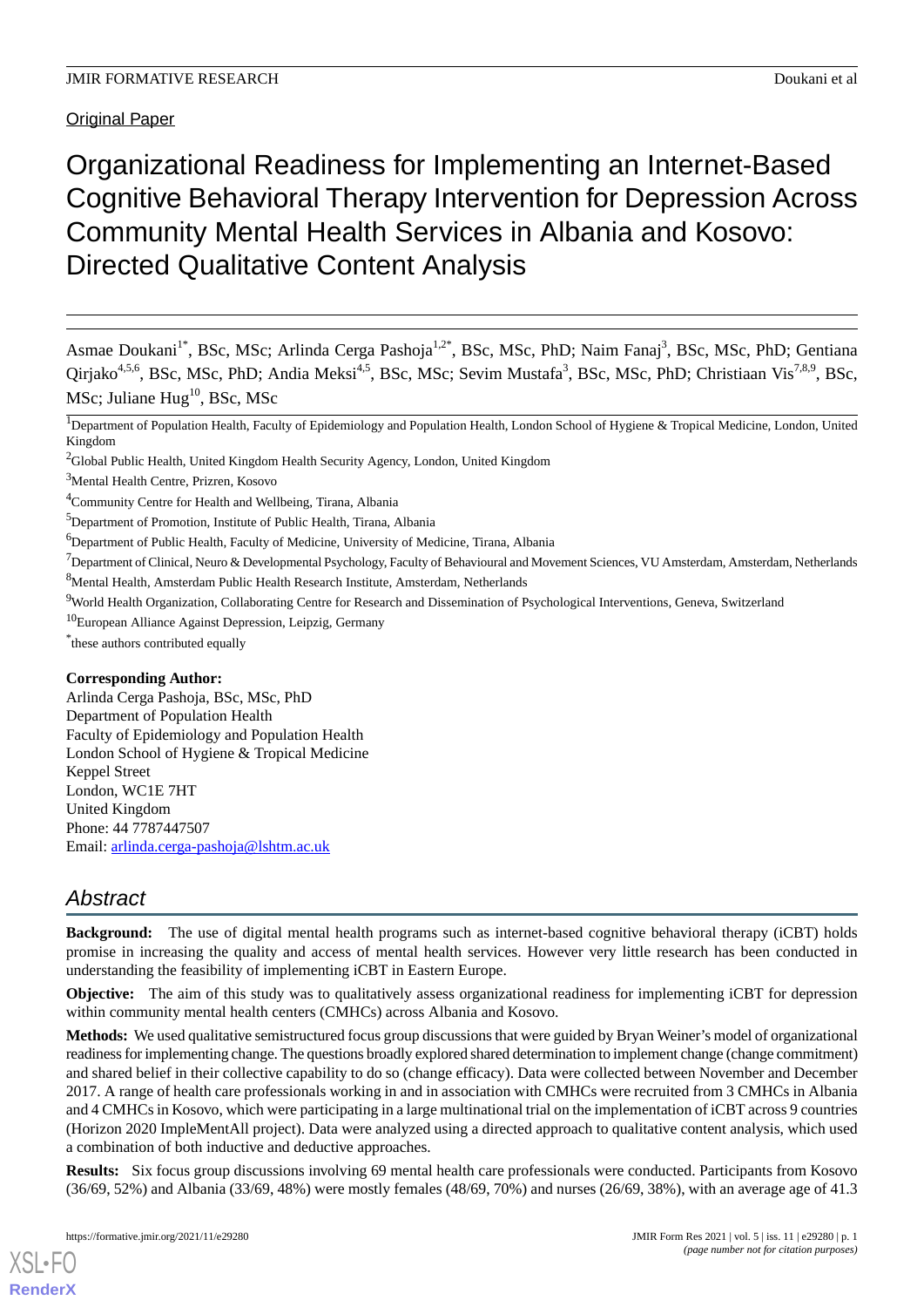years. A directed qualitative content analysis revealed several barriers and facilitators potentially affecting the implementation of digital CBT interventions for depression in community mental health settings. While commitment for change was high, change efficacy was limited owing to a range of situational factors. Barriers impacting "change efficacy" included lack of clinical fit for iCBT, high stigma affecting help-seeking behaviors, lack of human resources, poor technological infrastructure, and high caseload. Facilitators included having a high interest and capability in receiving training for iCBT. For "change commitment," participants largely expressed welcoming innovation and that iCBT could increase access to treatments for geographically isolated people and reduce the stigma associated with mental health care.

**Conclusions:** In summary, participants perceived iCBT positively in relation to promoting innovation in mental health care, increasing access to services, and reducing stigma. However, a range of barriers was also highlighted in relation to accessing the target treatment population, a culture of mental health stigma, underdeveloped information and communications technology infrastructure, and limited appropriately trained health care workforce, which reduce organizational readiness for implementing iCBT for depression. Such barriers may be addressed through (1) a public-facing campaign that addresses mental health stigma, (2) service-level adjustments that permit staff with the time, resources, and clinical supervision to deliver iCBT, and (3) establishment of a suitable clinical training curriculum for health care professionals.

**Trial Registration:** ClinicalTrials.gov NCT03652883; https://clinicaltrials.gov/ct2/show/NCT03652883

*(JMIR Form Res 2021;5(11):e29280)* doi:  $10.2196/29280$ 

## **KEYWORDS**

e-mental health; digital mental health; internet-based cognitive behavioral therapy; implementation science; organizational readiness for implementing change; community mental health center; qualitative interviews; content analysis; Albania and Kosovo

## *Introduction*

Albania and Kosovo are upper-middle-income countries in the Southeast of Europe. Situated in close proximity to high-income countries with well-resourced health care systems, the state of mental health care in Eastern Europe has gone unnoticed and has been referred to as a global blind spot [\[1](#page-11-0)]. In 2017, the burden of mental illness in Albania was estimated to be 3888 per 100,000 people, with disproportionately lower human resource availability, including only 1 psychiatrist, 1 psychologist, and 7 nurses per 100,000 people [\[2](#page-11-1)]. In Kosovo, the rate of mental illness has been notably higher due to the conflict that took place in 1998-1999 [[3](#page-11-2)[,4](#page-11-3)]. A survey conducted by the Kosovo Rehabilitation Centre for Torture Victims found that 27.7% of the population reported substantial psychiatric morbidity, in which 22% presented with symptoms of posttraumatic stress disorder, 41.8% for depression, and 43.1% for emotional distress [\[3](#page-11-2)]. Another study found that 64.9% of the Kosovan population reported having traumatic experiences during the war, resulting in 200,000-400,000 traumatized persons, which was additional to the existing figure of persons with mental illness [[4\]](#page-11-3). The prevalence of mental illness in postwar Kosovo continues to be a problem, with only a slow decline to show years on after the conflict [[5](#page-11-4)[-7](#page-11-5)]. Despite the high burden of mental illness, the mental health workforce in Kosovo is comparatively lower than that in the neighboring countries, while the country's mental health budget only equates to 2% of the average mental health budgets of countries in the European region [[2\]](#page-11-1).

Limited resources for mental health is, however, not the only barrier toward addressing the care gap. A review of mental health care systems in eastern Europe found that Central and Eastern Europe experienced higher reports of public stigma associated with mental illness compared to other European countries [[8\]](#page-11-6). The high level of public stigma (unwillingness to accept people with severe mental illnesses) may therefore have

far reaching implications that can negatively influence policy, funding, recovery, help-seeking behaviors, service quality, and quality of life for people with mental health conditions [[8\]](#page-11-6). A study on the factors that influence access to mental health services in Southeastern Europe (Romania, Bulgaria, and Albania) found that mental health stigma and a lack of knowledge around mental illness were among the factors that influenced delayed access to mental health services [[9\]](#page-11-7).

As a response to mental health care access barriers, the use of digital technologies has been put forward as a viable approach for closing the care gap in mental health care owing to the greater potential of technology to expand the mental health workforce, increase access to evidence-based interventions at a lower cost, reduce stigma due to opportunities to engage in treatment remotely, and enable interventions to be linguistically and culturally adapted [\[10\]](#page-11-8). Internet penetration rates for Albania  $(72%)$  and Kosovo  $(89%)$  [[11,](#page-12-0)[12](#page-12-1)] support the argument for harnessing digital technologies in mental health care, as rates appear to be close to or exceed the average internet penetration in high-income countries (75%). However, little to nothing is known about the readiness of mental health services in implementing digital mental health care interventions. Readiness or organizational readiness can be defined as "the extent to which organizational members are psychologically and behaviorally prepared to implement organizational change" [[13\]](#page-12-2). The concept of organizational readiness is an integral component of implementing new health programs owing to the growing recognition that programs may fail not as a result of the digital health innovation but because organizational readiness for change is not adequately evaluated and addressed [\[14](#page-12-3),[15\]](#page-12-4). The assessment of organizational readiness is therefore advised in the early phases of implementation in order to gain a better understanding of the challenges and facilitators for successful implementation, augmentation, and optimization of implementation strategies [\[16](#page-12-5)].

```
XS\cdotFC
RenderX
```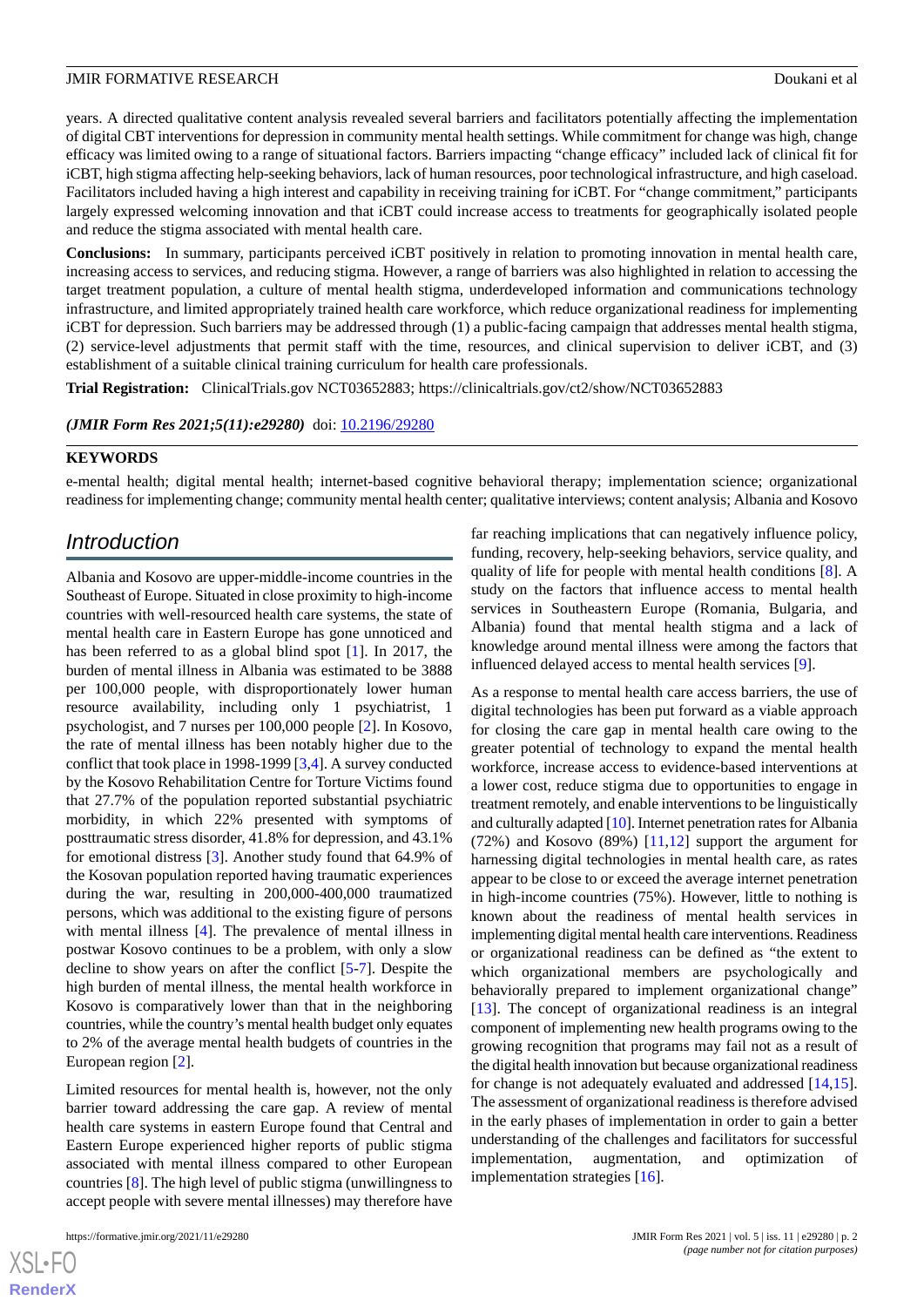The aim of this study was to undertake a qualitative examination of organizational readiness for implementing an internet-based cognitive behavioral therapy (iCBT) intervention for people with depression in 7 community mental health centers (CMHCs) across Albania and Kosovo who were partaking in a large multinational trial on the implementation of iCBT (ImpleMentAll trial, further information about the trial can be found in the Methods section) [[17\]](#page-12-6). To our knowledge, this study will be the first to explore organizational readiness for implementing iCBT as well as a mental health service more broadly in Albania and Kosovo.

## *Methods*

## **Participants and Procedure**

Qualitative focus group discussions (FGDs) were conducted with mental health care stakeholders involved on the ImpleMentAll study, a multinational trial funded by the European Union's Horizon 2020 program. The project aimed to (1) develop and apply tailored implementation strategies for implementing evidence-based iCBT services for common mental disorders in routine mental health care through and (2) conduct a stepped wedge-cluster randomized trial to investigate the effectiveness of tailored implementation, when compared to implementation as usual (more information about the trial can be found in the trial protocol by Bührmann and colleagues [[17\]](#page-12-6)). Participants were recruited from 7 CMHCs across Albania (located in Tirana, Shkoder, and Korce) and Kosovo (Prizren, Gjilan, Prishtine, and Mitrovice). Focus groups were conducted prior to the commencement of the ImpleMentAll trial. A purposive sampling method was used for data collection to facilitate access to key informants (mental health care professionals working in and in association with CMHC) and maximum variations within an organization  $[18,19]$  $[18,19]$  $[18,19]$ ) considering diversity across age, gender, job role, and the level of experience of working with people with depression [\[19](#page-12-8)]. FGDs were conducted in a meeting room within respective CMHCs.

FGD topic guides were loosely directed by Weiner's [\[13](#page-12-2)] concept of organizational readiness for implementing change (ORIC) [[20\]](#page-12-9). For example, we asked "What kind of training do staff that provide treatment for depression have?" which aims to understand specific organizational resources that are important for the effective implementation of iCBT in services [[13\]](#page-12-2). FGD interviews were facilitated by ACP, GQ, and AM in Albania and ACP, NF, and SM in Kosovo. In Albania, interviews were audio recorded with a digital voice recorder. In Kosovo, the participants requested for discussion not to be audio recorded; therefore, interviews were captured in writing and special efforts were made to document the interviews verbatim in real time.

Audio recordings of the interviews were then transcribed verbatim in Albanian and subsequently translated into English. The notes made in Kosovan were also translated to English. This study was approved by the Republic of Albania Ministry of Health Social Protection Ethics Committee on November 17, 2017, and the Republic of Kosovo Qeveria-Vlada Government on February 11, 2017. This project was funded by the European Union's Horizon 2020 research and innovation program under grant agreement 733025 and received funding from the National Health and Medical Research Council European Union program by the Australian Government (1142363). Funding bodies had no influence on the design of this study. The trial registration number is ClinicalTrials.gov NCT03652883.

### **Analytical Framework**

ORIC, as theorized by Bryan Weiner [\[13](#page-12-2)], was used as an analytical framework, as outlined in [Figure 1](#page-3-0). ORIC [[13](#page-12-2)[,21](#page-12-10)] is a multilevel and multifaceted construct that refers to the organizational members' shared determination to implement a change (change commitment) and shared belief in their collective capability to do so (change efficacy). Readiness can be theorized, assessed, and studied at the unit of the individual, group, department, and at the organization (eg, CMHC) level. ORIC varies as a function of how much organizational members value the change and how favorably they appraise 3 key determinants of implementation capability: (1) task demands, (2) resource availability, and (3) situational factors. High levels of organizational readiness for change is indicated by organizational members who are more likely to initiate change, exert greater efforts and persistence, and display more cooperative behaviors. The categories outlined in Weiner's [\[13](#page-12-2)] theory were reviewed by the research team to ensure that they align with the preimplementation context that the FGDs took place in. A decision was made to exclude all categories under the change-related effect (grey box in [Figure 1](#page-3-0)), as efforts to initiate change were not experienced at the time in which the FGDs were conducted. Organizational readiness can be assessed across different units, including the individual (individual-level) or the team, department, or organization (supraindividual level). Considering that improvements in health care delivery often involve changes in collective behavior (eg, in staffing, working processes and procedures, decision making, communication), our study will primarily focus on assessing organizational readiness for change at a supraindividual level in relation to the organization across multiple CMHCs that while serving similar clinical populations also vary in context. However, given that opinions may vary between organizations and individuals, our study will also assess organizational readiness for change at an individual level [\[13](#page-12-2),[21](#page-12-10)[,22](#page-12-11)].

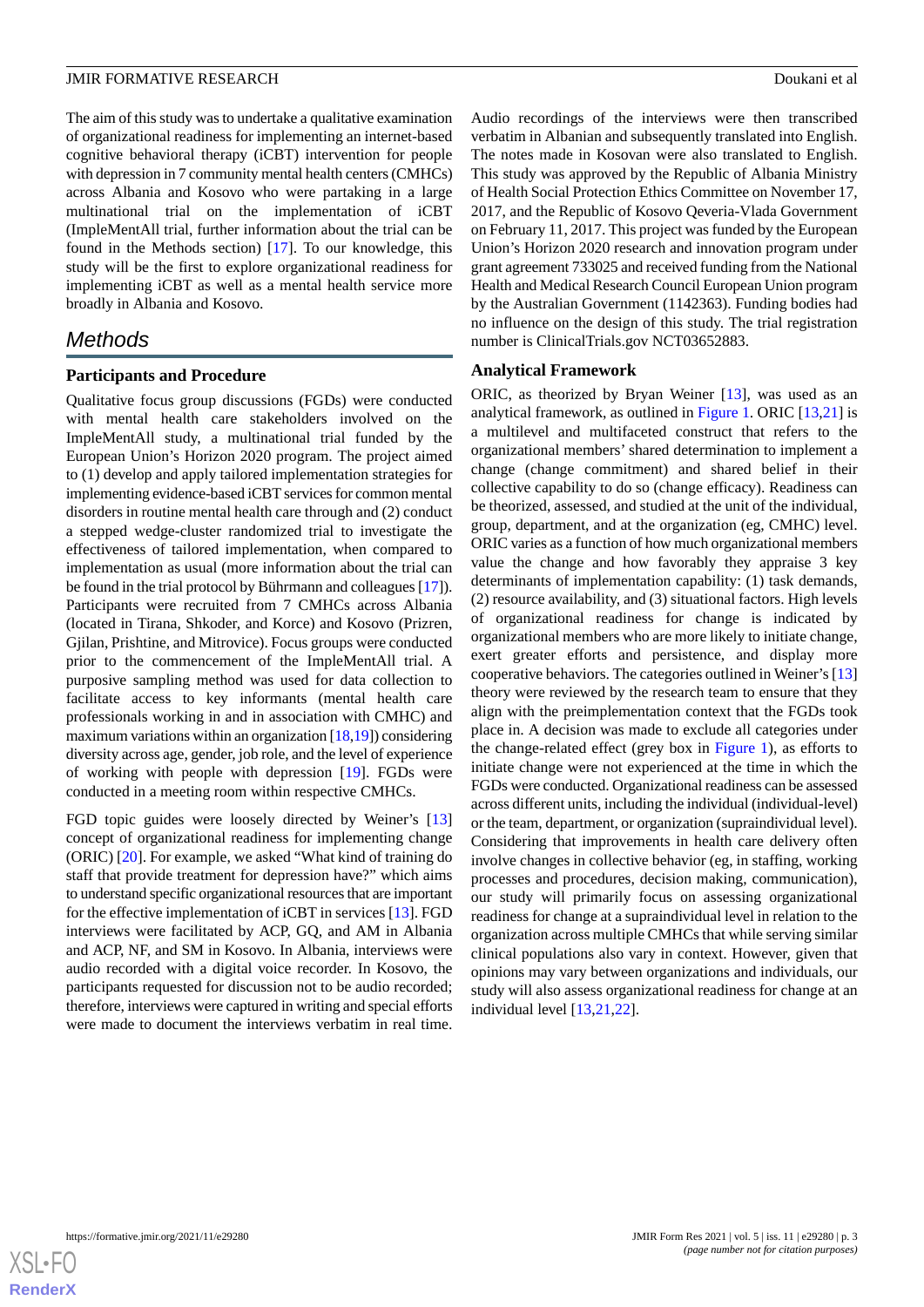<span id="page-3-0"></span>**Figure 1.** Analytical framework on the determinants and outcomes of organizational readiness for change developed by Bryan Weiner [\[13\]](#page-12-2).



#### **Data Analysis**

Data were analyzed at 2 levels: (1) manifest content analysis, which refers to the use of only transcribed interview text, and (2) latent content analysis, which relies on the reflections and interpretations [[23\]](#page-12-12). Thomas and Magilvy [[24\]](#page-12-13) suggest that using both types of analyses is important for developing a deep understanding of the data. The unit of analysis for assessing ORIC within the qualitative interview was the CMHC [[25\]](#page-12-14). Prior to data analysis, qualitative data analysts were provided with a sufficient scientific and content-based mastery of the ORIC theory [\[13](#page-12-2)], which was used to heuristically guide the data analysis. Definitions of ORIC categories are outlined in [Figure 1](#page-3-0). The directed content analysis commenced with immersion in the data by all authors of this paper. In order to enhance reliability, the analysis and coding were carried out independently and simultaneously in Albanian (ACP, GQ, AM, NF, and SM) and in English by AD as well as researchers from the ImpleMentAll trial who were not directly involved in the study (CV and JH) [[26\]](#page-12-15). The involvement of independent researchers attempted to include and integrate varying perspectives in the process of data analysis. Transcripts were analyzed in the original language by Albanian-speaking researchers to enable cultural interpretations that may be diluted during translation. This involved reading and reviewing the transcripts several times while considering the following questions: "Who is telling?" "Where is this happening?" "When did it happen?" "What is happening?" and "Why?" [[18\]](#page-12-7). These questions enabled the analyst to steep the data in meaning [[18\]](#page-12-7). Considering different morphological characteristics of the Albanian and English language, line-by-line analysis was impossible and noncomparable between languages; therefore, sentence-by-sentence initial descriptive open coding was carried out for both Albanian and English transcripts. Once the analysts were fully immersed in the data, coding began by identifying and categorizing all instances of ORIC categories. Operational definitions of ORIC categories were developed to ensure systematic analytical processes, given that more than one researcher was involved in the analysis. The transcripts were read through and all texts that on first impression appeared to represent an ORIC category were highlighted. Highlighted passages were then coded using the predetermined codes. Any

text that could not be categorized with the initial coding scheme was given a new code. Following this phase, the research team reviewed the data for each category to determine whether subcategories were required. Data that could not be coded into an ORIC theory category but that were relevant to organizational readiness was reexamined to describe different types of organizational readiness. Key emerging themes were mapped into a framework that was reviewed and confirmed by all authors [[20,](#page-12-9)[23\]](#page-12-12).

## *Results*

#### **Participant Characteristics**

Six FGDs were conducted between November and December 2017 in Albania (n=3) and Kosovo (n=3). FGDs included 9-12 participants. In total, 69 professionals participated in this study. Participants represented a spectrum of health professionals working at and in association with CMHCs, with nursing profession accounting for the highest number of participants (25/69, 38%), followed by social workers (13/69, 19%), psychiatrists (13/69, 19%), psychologists (11/69, 16%), general practitioners (GPs) (4/69, 6%), occupational therapist (1/69, 2%), and speech and language therapist (1/69, 2%). GPs external to CMHCs were invited to the FGDs to explore referral routes to CMHCs. Across all sites, 70% (48/69) of the participants were females, and the average age was 41.3 years (range 25-64 years). Managerial positions were held by around 20% of the participants (14/69). On average, years of work experience in mental health was 8 years in Albania and >15 years in Kosovo (see [Table 1](#page-4-0), for participant characteristics). On average, each FGD took 60 minutes in Albania and 80 minutes in Kosovo. Ahead of the FGDs, participants were asked to rate the following question on a scale of 1-10: "Do you feel the iCBT service delivery will become a normal part of your work?" (a single question that was integrated into their sociodemographic form). On average, both the Albanian and Kosovan sites rated the implementation of iCBT highly, with average scores of 8.42 and 7.48, respectively, out of a score ranging between 1 and 10. Responses for this question were provided by all participants, with the exception of 4 participants from Prishtine and Mitrovice  $(n=1)$  and Gjilan  $(n=3)$  FGDs.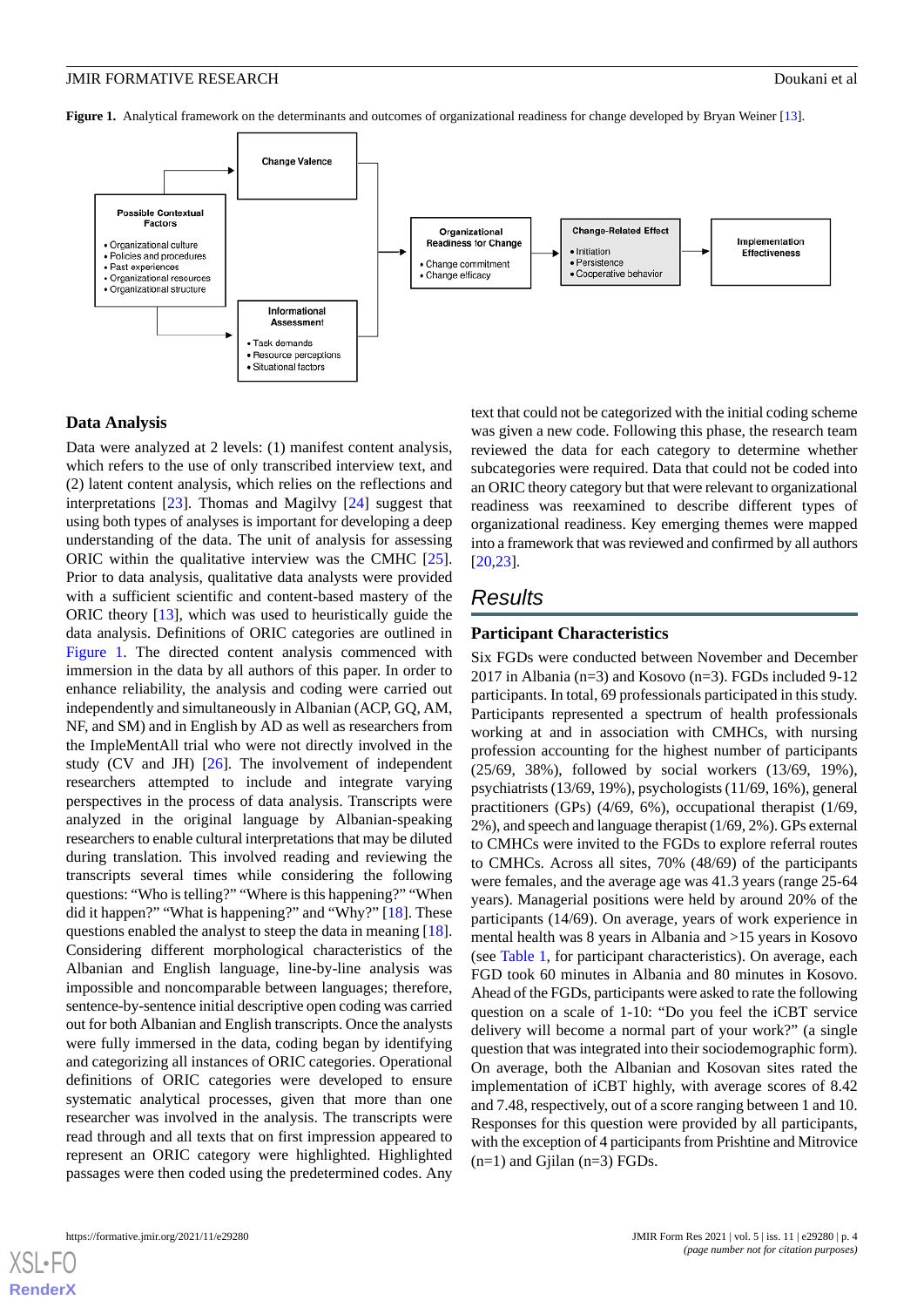<span id="page-4-0"></span>**Table 1.** Participant characteristics across Albanian and Kosovan sites.

| Characteristics                           | Albania        |                  |                  |                 | Kosovo          |                  |                         |                  |
|-------------------------------------------|----------------|------------------|------------------|-----------------|-----------------|------------------|-------------------------|------------------|
|                                           | Tirana         | Shkoder          | Korce            | Total           | Prizren         | Gjilan           | Prishtine and Mitrovice | Total            |
| Participants per site (n)                 | 12             | 9                | 12               | 33              | 15              | 10               | 11                      | 36               |
| Gender <sup>a</sup> $(n)$                 |                |                  |                  |                 |                 |                  |                         |                  |
| Female                                    | 9              | 7                | 8                | 24              | 9               | 6                | 9                       | 24               |
| Male                                      | 3              | $\mathbf{2}$     | $\overline{4}$   | 7               | 6               | $\overline{4}$   | $\overline{c}$          | 12               |
| Age (years), mean $(SD)^a$                | 34.2<br>(5.65) | 36.1<br>(8.89)   | 39.3<br>(10.03)  | 35.85<br>(8.20) | 46.47<br>(8.66) | 44.88<br>(7.85)  | 46.6 (8.92)             | 46.12<br>(8.32)  |
| Years of experience, mean (SD)            | 7.3(2.09)      | 5.9(3.36)        | 10.3(8.49)       | 8.01(5.71)      | $>15^b$         | $>15^b$          | $>15^b$                 | $>15^b$          |
| Managerial position (n)                   | $\overline{0}$ | 1                | 1                | $\overline{2}$  | 5               | 3                | $\overline{4}$          | 12               |
| Professions (n)                           |                |                  |                  |                 |                 |                  |                         |                  |
| Psychologists/counsellor                  | 3              | 2                | $\overline{c}$   | 7               | $\mathbf{1}$    | $\mathbf{1}$     | $\overline{2}$          | 4                |
| Psychiatrists                             | $\mathbf{0}$   | $\overline{c}$   | 2                | $\overline{4}$  | 3               | $\overline{c}$   | $\overline{4}$          | 9                |
| <b>Nurses</b>                             | 2              | $\overline{4}$   | 6                | 12              | 6               | 5                | 3                       | 14               |
| Social workers/psychosocial<br>counsellor | 4              | 1                | $\overline{c}$   | $\overline{7}$  | $\overline{4}$  | 1                | 1                       | 6                |
| General practitioner                      | 1              | $\overline{0}$   | $\mathbf{0}$     | $\mathbf{1}$    | 1               | $\mathbf{1}$     | 1                       | 3                |
| Occupational therapists                   |                | $\mathbf{0}$     | $\mathbf{0}$     | $\mathbf{1}$    | $\mathbf{0}$    | $\mathbf{0}$     | $\mathbf{0}$            | $\overline{0}$   |
| Speech and language therapists            | 1              | $\boldsymbol{0}$ | $\boldsymbol{0}$ | 1               | $\rm N/A$       | $\boldsymbol{0}$ | $\boldsymbol{0}$        | $\boldsymbol{0}$ |

<sup>a</sup>There were missing data for age (n=2) in Gjilan and gender (n=1) in the Prishtine and Mitrovice focus group discussions.

<sup>b</sup>Years of experience in Kosovo were captured using 5 brackets: 0-2 years, 3-5 years, 6-10 years, 11-15 years, and >15 years.

## **Qualitative Framework**

A directed content analysis revealed a multifaceted and multilevel conceptual framework of organizational readiness for implementing iCBT across 7 CMHCs in Albania and Kosovo. [Figure 2](#page-5-0) outlines the key themes that impacted change

efficacy (the belief in the CMHC's collective/individual capabilities to implement iCBT based on existing situational factors, resource management, and task management of services) and change commitment (individual and shared resolve to implement iCBT based on the perceived value to the service) for implementing iCBT in Albania and Kosovo.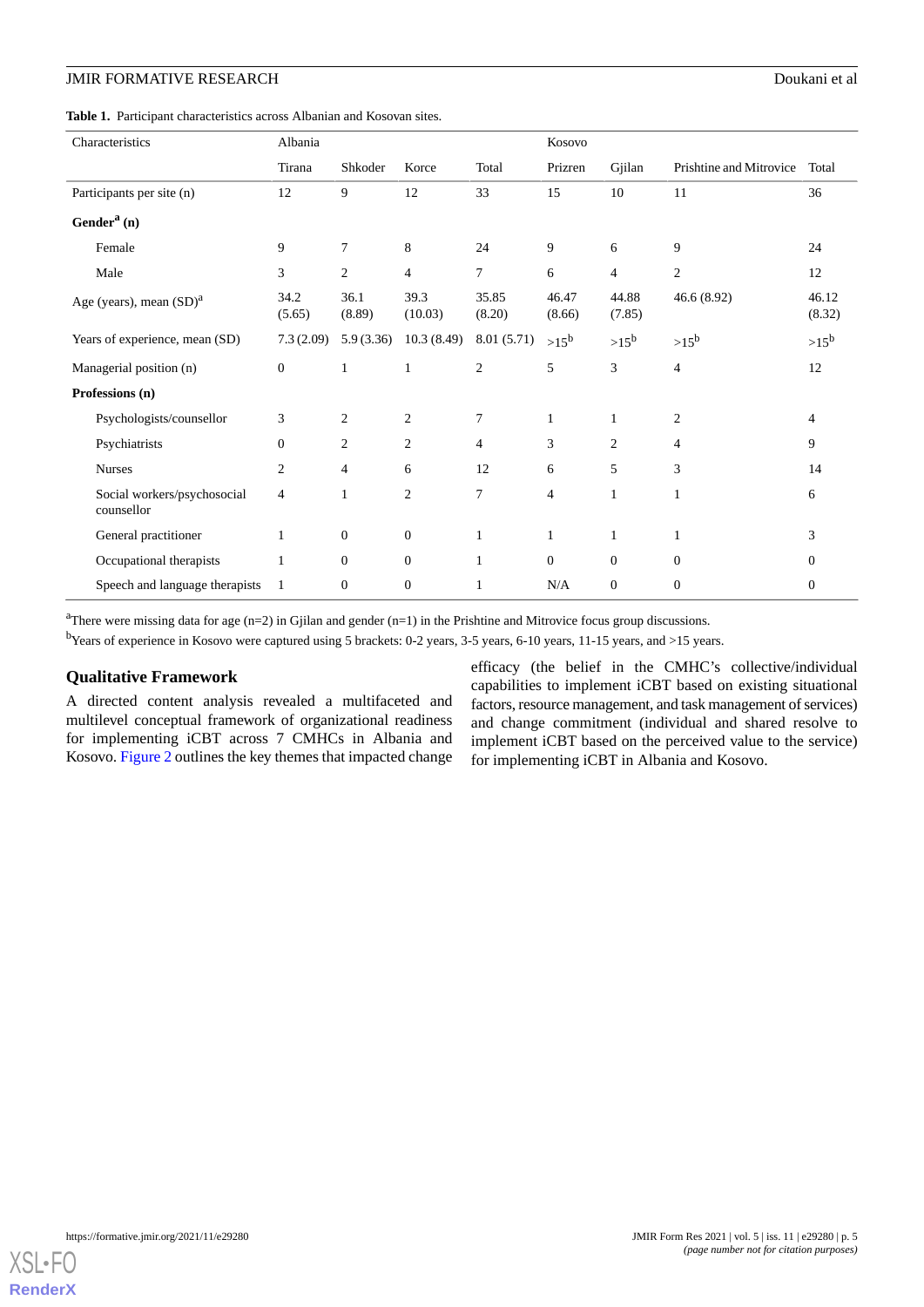<span id="page-5-0"></span>**Figure 2.** Conceptual framework of the factors that influence organizational readiness for implementing internet-based cognitive behavioral therapy in community mental health teams across Albania and Kosovo. CMHC: community mental health center; iCBT: internet-based cognitive behavioral therapy.



## **Change Efficacy Situational Factors**

Situational factors refer to CMHCs members' judgment and perceptions of contextual factors (eg, beliefs, values, habits) that impact the effective implementation of iCBT. The results of the FGDs revealed that the fit and appropriateness of iCBT to clients accessing CMHCs were perceived as both a barrier and facilitator for implementation, while CMHC client service use patterns, mental health stigma, and concerns around iCBT noncompliance were identified as barriers for implementation.

## **iCBT Fit for CMHC Clients**

FGD participants in Prishtine, Mitrovice, Prizren, Tirana, and Shkoder reported conflicting information about the level of demand for depression-related interventions. One of the participants from Shkoder said:

*…Depression is the most common disorder that we see on [a] daily basis. Psychologists provide counselling mostly for depression and other mild mental illness while the rest of the staff, such as the nurses provide treatment for patients with severe or psychotic mental illness that need emergent assistance. Based [on] our statistics, depression has the highest rate in relation to the total number of people who request treatment in our center.* [A016]

A mental health professional from the same team elaborated that severe mental illness cases received a disproportionate amount of attention, primarily in response to the pattern of service use in CMHCs that appear to be driven by a desire to access welfare services:

*…We don't treat mild and moderate depression because we are focused on treating patients with severe mental illness, [we] help and support their families and provide social and economic assistance to the patients and their families.* [A018]

Considering all clinical groups accessing CMHCs, participants in the Tirana, Prizren, Prishtine, and Mitrovice FGDs reported that there were very few people seeking treatment for mild to moderate depression. They also reported that people who present with depression are typically seen by a GP and thus not treated with psychotherapy. The FGDs in Tirana and Gjilan reported that CMHCs were largely accessed by people with severe mental illness. Not having enough people access services for common mental disorders was perceived as a barrier for the effective utilization of iCBT. Although all GPs reported that they saw large numbers of people with mild to moderate depression, "We have (see) mild and moderate depression which we refer for treatment to a psychiatrist, we don't prescribe medication without consulting a psychiatrist first" (A007), this was not reflected in the clinical groups accessing CMHCs:

*…we treat mostly patients with major mental health disorders, including psychosis such as schizophrenia, mood disorders with psychotic episodes. We have a small number of patients with anxiety and depressive disorders and other mental health. We have few patients with mild and moderate depression and anxiety disorders.* [A005]

## **CMHC Service Use Patterns**

Closely related to the perceived inadequate fit of iCBT for the clinical groups accessing the CMHCs, participants in the Tirana

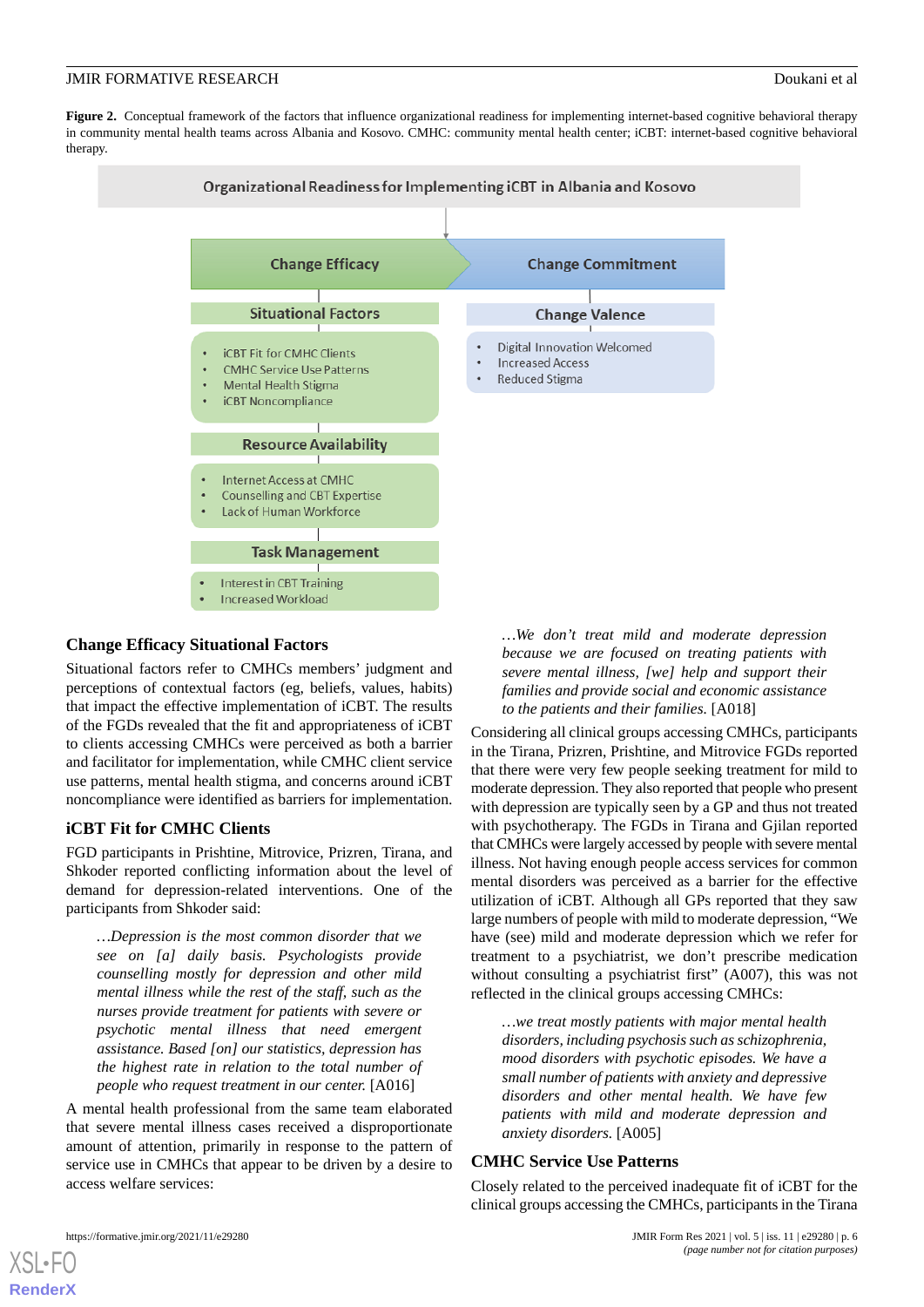and Shkoder focus groups suggested that there were 2 key patterns for using the CMHC. First, they reported that people generally attended services when their condition was severe and typically discontinued their use of the CMHC when they got better.

*…When their (clients') mental health condition gets worse, they come to us for treatment and when they get better, they stop the treatment because they think that they don't need to continue the treatment anymore.* [A014]

*…We also have patients who come only once for evaluation and a month-long treatment and then they stop coming to our center…They continue to self-medicate for years buying medicines at the pharmacies over the counter and then they show up again.* [A003]

Second, participants in the Tirana and Shkoder FGDs also suggested that typical clients were from lower socioeconomic status with severe mental health conditions who accessed the CMHC with the main purpose of applying and qualifying for disability allowance, as CMHCs hold the authority to assess and certify mental health–related disabilities in Albania. Accessing CMHCs therefore appears to function as a means of accessing welfare services:

*…That's why we don't have patients with mild or moderate depression only, most of them have chronic or major disorders that come for the application of the reimbursement of the medication they take.* [A013]

*…The focus of our work is disability assessment and certification.... and we normally follow up those who we certify as disabled, visit them at home and make sure they take their medication... hence these are the issues we are focusing on.* [A005]

Participants stated that all CMHCs were situated in major towns, which makes access to services from rural area populations very challenging and that may consequently affect the timely treatment of people with mental illness in the region:

*…The problem is related to the access of our services. Those who live in the city have an advantage over those who live in remote areas. They can easily access the service compared to residents who live in rural areas. When patients from remote areas come to us for treatment they have already developed a chronic mental health condition.* [A017]

*…When they come to us they are in a deteriorated state. Some of them come for treatment after attempting suicide or when they are struggling.* [A015]

When prompted further to explore how information on clinical presentations was recorded upon service access, there appeared to be some uncertainty regarding the number of clients and their diagnosis at the CMHC, in which participants suggested that while individual client files were kept, no specific service-wide records were being collected, reported, or analyzed, which is itself a barrier to implementing iCBT.

*…We do not have a database.* [K2104]

[XSL](http://www.w3.org/Style/XSL)•FO **[RenderX](http://www.renderx.com/)**

*…We don't have numbers of patients being treated based on their diagnosis.* [A013]

## **Mental Health Stigma**

FGD participants across both Albania and Kosovo unanimously reported that self and public stigma in relation to mental health and seeking treatment in mental health care services was high. They mentioned that clients did not want to be associated with a label that could lead to social exclusion, which may prevent people from seeking treatment for common mental health conditions.

*…I have an example, three of our patients live in the same building and fear that their neighbors might know about their mental health problems. And so, when we do our home visits, we have to wait for one of the patients to close their apartment door after the visit in order to knock at the other patient's door to enter in, in order not to be seen that we have been in their houses despite the fact that they know about each other's mental health issues, and every time we go to their homes they talk about each other.* [A004]

Interestingly, as described earlier, the primary service is inundated with individuals with depression as this GP accounts:

*…Almost, every day we have similar cases with mild depression but who refuse to go to a psychiatrist. They are afraid and withdrawn because they think that it might be a mental illness problem and get scared of what might happen to them if that would be the case. Meanwhile we give them advise but we would like to have a psychologist to handle this kind of work.* [A007]

They do not want to be referred to CMHCs because of the stigma associated with mental health as well as the institutions that provide such support:

*…I think that because of the stigma, people suffering from depression avoid seeking help in specialized mental health center such as this one…* [A001]

A participant in Shkoder mentioned that it was difficult for participants to accept their diagnosis, leading them to seek different consultations before accepting their condition.

*…Usually, they (patients) seek several consultation because it's difficult to accept a mental health disorder.* [A007]

Taking this into consideration, it appears as though stigma may be the driving force behind a lack of access to mental health services by people with mild to moderate depression and service user access patterns across Albania and Kosovo.

#### **iCBT Nonadherence**

Another perceived barrier expressed by participants in the Tirana FGD concerned adherence to iCBT. Participants in the Tirana FGD expressed that some patients with depression were difficult to engage. While some participants did not see obstacles in engaging adolescents and adults to iCBT, they expressed concerns around engaging older adults with depression.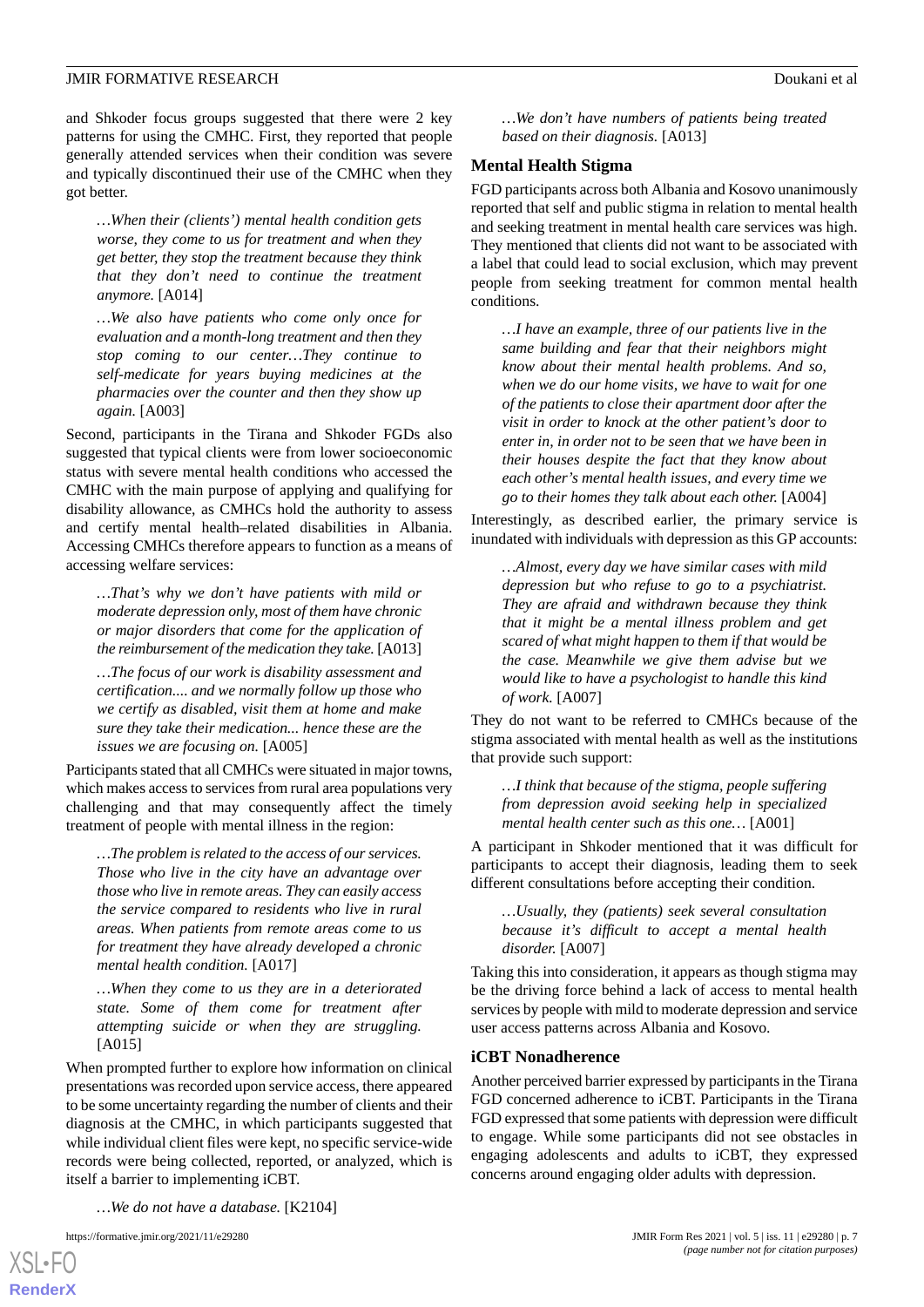#### JMIR FORMATIVE RESEARCH **Doukani et al.** Doukani et al.

*…Those who suffer from depression will be very difficult to engage through the iCBT intervention. As for the other patients with different diagnosis I think that it won't be a problem.* [A005]

*…I don't see any obstacles for adolescents, while for adults and elder patients it will be difficult.* [A014]

Perceived concerns around confidentiality and difficulty of engaging people with depression appeared to make participants question whether clients would adhere to the iCBT intervention. Participants also expressed concerns around the clients'lack of access to the internet and computers.

*…The patients we see are very poor and often they come to us to get the disability benefits because it the only income resource for them. The phone is a more appropriate way of getting in touch with them.* [A004]

Participants perceived that clients may have concerns around confidentiality of the iCBT platform, fearing that their information will be accessed by others. Such concerns stem from the pervasive stigma of using mental health services in Albania.

*…. I think that confidentiality will be an issue. It will be difficult to persuade our patients that every data that will be put on the platform will be confidential, at the beginning we would need to explain this.* [A003]

### **Resource Availability**

Organizational resources broadly refer to the CMHC's existing financial, material, human, and informational resources that are used to make a judgement about implementing and delivering iCBT. The FGDs suggested 2 resource facilitators for implementing iCBT, including appropriate counselling and CBT expertise and internet access, and 1 barrier relating to the lack of available human workforce.

## **Internet Access at CMHC**

Participants across all Albanian FGDs suggested that their CMHCs lacked technological infrastructure and that an investment was required. However, participants in Kosovo reported having a good technological infrastructure in place.

*…We have some problems with the internet provider, there are interruptions from time to time.* [A021]

Participants suggested that setting up iCBT within the service would be feasible should clients wish to access iCBT through the CMHC.

*…Of course. It would be a good idea if the patients receive help from the psychologist while getting access to the iCBT. It's a good thing to have a computer and internet installed in this room and we could help the patients to fill in the worksheets and the patients can come whenever they want in order to make use of the iCBT platform.* [A004]

## **Counselling and CBT Expertise**

All FGDs reported having clinical professionals within the team, primarily psychiatrists and psychologists who could be leveraged

[XSL](http://www.w3.org/Style/XSL)•FO **[RenderX](http://www.renderx.com/)**

to implement iCBT. However, most participants with counselling experience (eg, psychologists, psychiatrists) reported that they did not have the necessary CBT accreditation, with those with knowledge around CBT stating that the training they received was either superficial or did not include a practical component. Moreover, participants suggested that they did not have the general supervision infrastructure to support iCBT.

*…Besides to what we have learnt in the university classes we have not been trained in CBT.* [A021]

*…We had some hours in our psychotherapy module (in University) but it was a short introduction to CBT and we had to read a (book) chapter by ourselves but no practice.* [A015]

Participants stated that CBT training could only be accessed privately, requiring clinicians to pay out of their pockets and that training was difficult to access:

*…We were notified not long ago about the starting of a training course on CBT, but it was organized in Tirana and the course was very expensive.* [A018]

*…I try to apply CBT and I face a lot of difficulties... I have had private consultation with the only person who is trained on CBT in the city.* [A015]

The team in Prizren also reported using validated (albeit not in Albanian) psychometric scales to screen and monitor the progress of clients, while the FGD in Tirana reported that assessments for mental health were performed by a psychiatrist as a screening but not monitoring measure. This was deemed to be a strength that would be of help in monitoring client outcomes in iCBT.

*…[We have used] Hopkins Questionnaire for Measurement of Depression and Anxiety, Beck Depression Scale, Mini International Neuropsychiatric Interview.* [K2205]

## **Lack of Human Workforce**

Despite the presence of a small number of clinical staff with limited counselling or CBT experience, participants in most CMHCs reported feeling overstretched owing to expectations to treat clients with heterogeneous clinical presentations and across a wide geographic radius. A lack of adequately trained staff appears to present a barrier to the implementation of iCBT.

*…[we see] All disorders, psychotic disorders, personality disorders, depression, anxiety, phobia etc...* [K2206]

*…We have a geographically heterogeneous patient population (ranging) from the city to the remote villages.* [A004]

*…1/3 city's center population. We cover 4 or 5 municipal units and its primary health care centers, also some parts of the city's suburb areas.* [A013]

*…According to the mental health Law, a CMHC should cover 50-150 thousand inhabitants, but in reality we cover 300 thousand inhabitants…threefold to recommended coverage.* [A003]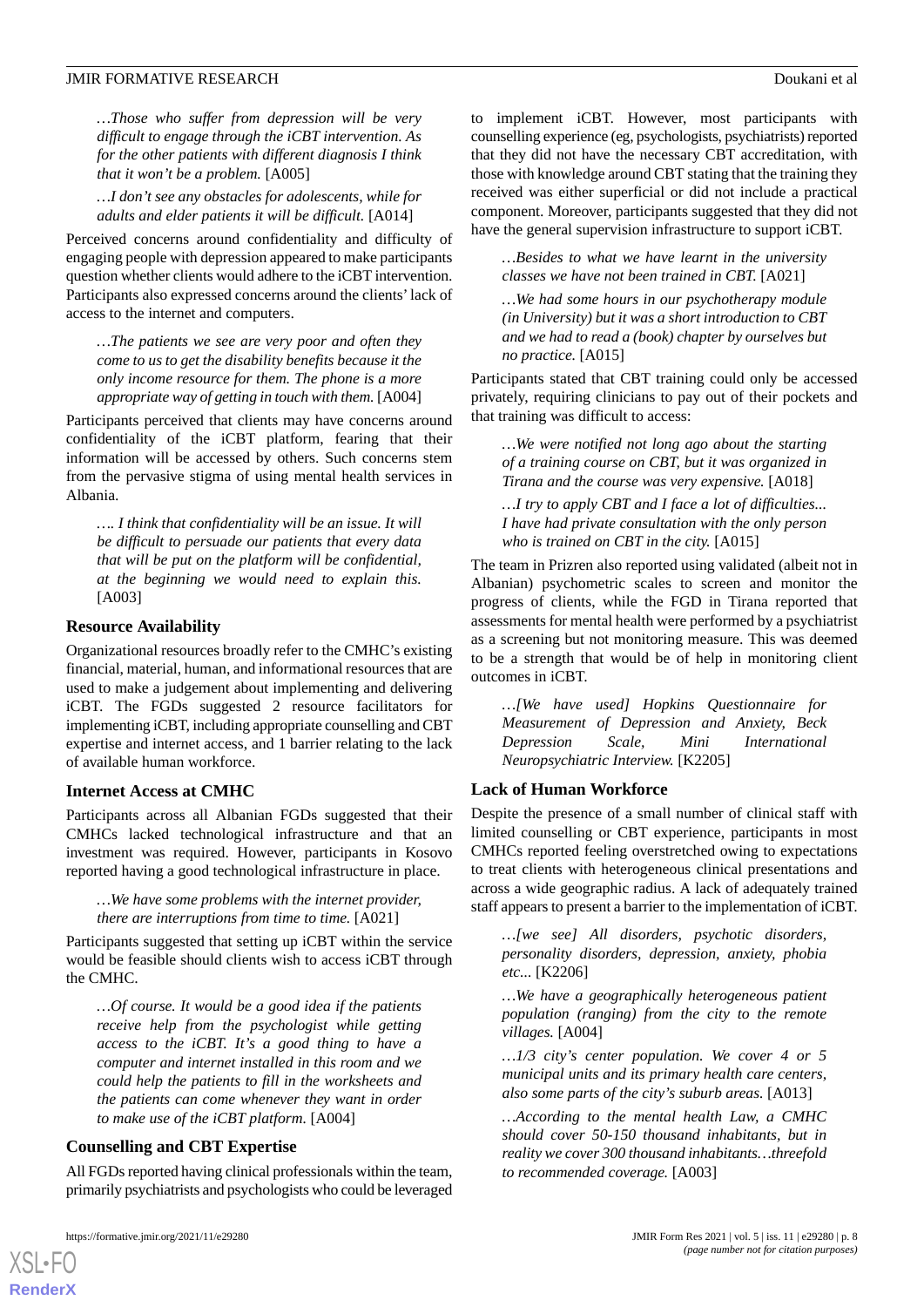## **Task Management**

Task management refers to the CMHCs' knowledge of task demands by iCBT, while cognitively appraising the match between task demands that are available. The FGD findings suggested that while interest in CBT training was perceived as a facilitator for effectively managing iCBT tasks, an increase in workload was perceived as a barrier.

## **Interest in CBT Training**

FGD participants across Tirana, Prizren, Prishtine, and Mitrovice said that they wished to gain CBT skills. Psychologists, GPs, and psychiatrists expressed that they would like to gain new skills, while social workers and nurses who do not typically deliver CBT expressed an interest in being trained.

*…If you involve the social workers and nurses as participants on these trainings, then yes.* [A006]

*…Such training would be welcomed as we have not had such training and it would be very beneficial.* [K2301]

Higher cadre staff such as GPs and psychiatrists were especially keen that staff of a lower cadre such as nurses be trained in CBT, suggesting that it could further enrich the quality of services provided to all clients.

*…We work in different ways the counsellor and the nurse give advice to the patient and helps them but none of them work without the permission of [the] doctor. We should train the nurses like most of countries that are free to take the history on its basis... We have 1200 folders and our work is very hard and we want to give service to patients.* [K2104]

## **Increased Workload**

Participants in the Shkoder and Tirana FGDs suggested that despite the perceived benefits of introducing iCBT, they anticipated that the project would take a toll on their workload.

*…Besides the working benefits that we gain from this project I will have to work extra hours to what I already do here.* [A021]

Participants in the Tirana and Shkoder FGDs also suggested that they felt used by previous research projects and enquired if monitory incentives would be available for their additional efforts. They also suggested that clinicians should have the opportunity to decide if they wanted to participate in the trial and implementation in accordance with the additional strains that this may take on their work.

*…This will be an extra engagement from my side and I have the right to decide if I want to be involved or not in this project… we understand the aim and structure of the project, we would like to know if there is going to be a monetary incentive/wage for the participants. We have had a lot of people who wanted to implement their projects and we have felt used by them.* [A021]

## **Change Commitment (Change Valence)**

Change valence broadly refers to the CMHC member's perceived value of iCBT. FGD data suggested that participants welcomed the innovation of iCBT treatment and valued the role of iCBT for people who are living geographically isolated lives and for reducing stigma associated with accessing mental health services.

## **Digital Innovation Welcomed**

Participants across the Tirana, Prizren, Prishtine, and Mitrovice FGDs appeared to express optimism and high hopes for the use of iCBT, which participants perceived as innovative and potentially leading to improvements in the choice and quality of services.

*…We would all be interested about CBT and iCBT training in order to have a different approach with clients. The online intervention would be most welcomed and knowing that this will be the first time that is being implemented in Kosovo we are ready to support it.* [K2101]

## **Increased Access**

FGD participants from Prishtine, Mitrovice, Tirana, and Prizren said that online interventions could lead to an increase in service access for people who are residing in geographically isolated regions, living isolated lives, and people who are living in poverty. It was also reported that the implementation of iCBT could remove access barriers related to travel, thereby increasing access to the CMHCs.

*…It will be as an open door and relief for depressed patients who need additional psychotherapy. [iCBT] saves client time (travel to psychotherapist) because eg. Ifightdepression tool can be used in distance.* [K2205]

*…this online method would be very welcome especially for women who live isolated [lives] for different reasons knowing that technology is used from every person and can be treated online without problems so we as a therapist would be very much pleased and satisfied if we were training in this very important field.* [K2101]

## **Reduced Stigma**

While stigma was perceived as a barrier for meaningful exposure to iCBT, FGD participants from Tirana, Prizren, Prishtine, and Mitrovice collectively suggested that the use of iCBT could reduce the stigma associated with mental health care access. For instance, participants reported that clients were concerned about being seen accessing the CMHC, fearing how this might be perceived by their wider community.

*…Sometimes, they might come at the treatment center at the same time and pretend to not know each other.* [A005]

Participants reported that some of the CMHCs also serve as day centers for long-term community clients, reinforcing that centers mainly support people with severe mental health conditions, thereby increasing the stigma experienced by clients. The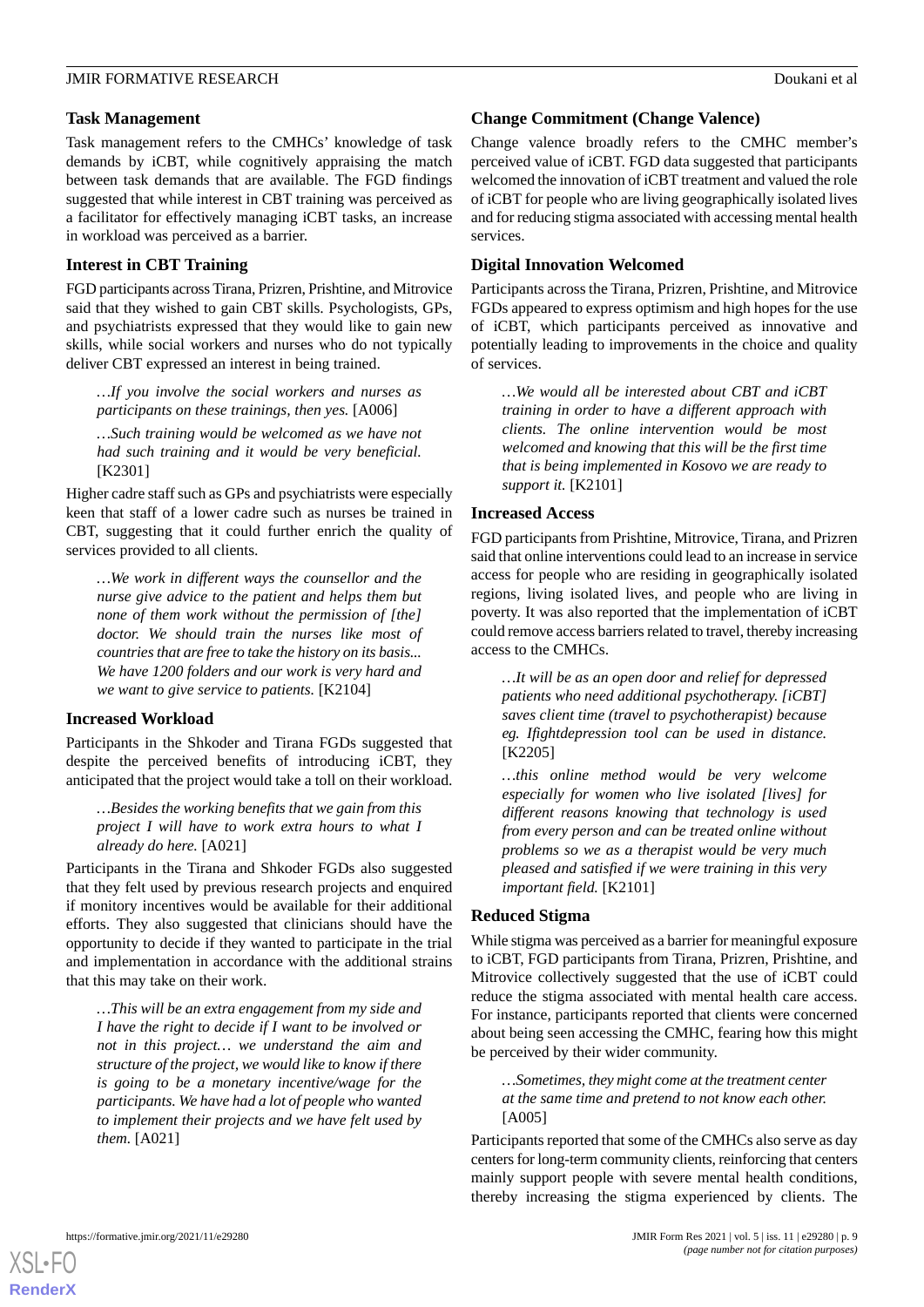versatility of a web-based CBT intervention could allow clients to engage in treatment for depression at home where they may feel more comfortable and less stigmatized.

*…It (iCBT) would be very successful by knowing that stigma is very present, there is always a problem to convince patients to take the right services and this is the reason why this project will have success. For example, if a patient comes to [name of service], they can see patients with serious mental illness here staying in Day Center which increase fear and stigma and if I will show them this web-based tool I'm very sure they will feel more comfortable working from home.* [K2206]

## *Discussion*

## **Principal Results**

We conducted a qualitative examination of organizational readiness for implementing an iCBT intervention for people with mild to moderate depression with health care professionals from 7 CMHCs across Albania and Kosovo. Our directed qualitative content analysis revealed 2 overarching themes of organizational readiness for implementing iCBT that aligned with Weiner's [\[13](#page-12-2)] ORIC model that we used to interpret the data heuristically. The first was change efficacy, referring to the perception of how possible it would be to implement iCBT in relation to 3 themes, namely, situational factors, resource availability, and task management, which were largely perceived as barriers. The second theme was change commitment, which included 1 subtheme, change valence, in which participants largely expressed that iCBT could result in benefits to their organization and the communities they serve.

#### **Comparison With Prior Work**

Several situational factors were identified as barriers for implementing iCBT for depression. Most participants suggested that iCBT was not a good fit for the clinical populations using the CMHCs, which largely consisted of clients with severe mental illness (eg, schizophrenia, mood disorders with psychotic episodes). Moreover, it was reported that other clients accessing the CMHC discontinued their use of the service once their condition was perceived as manageable. These patterns of service use appear to be consistent with the treatment prevalence for psychoses being higher when compared to the treatment prevalence of depression in upper-middle-income countries in contrast to that in high-income countries in which rates are comparable. This demonstrates that people with depression may be underserved in the region [\[2](#page-11-1)]. Participants from the Albanian FGD also reported that people with mental health conditions with a low socioeconomic status were more likely to access services as a way of applying for disability allowance and in which access to the CMHC provided a means of accessing social support. While data from the FGDs appear to indicate that stigma is the driving force for the lack of poor uptake by people with low-to-moderate presentation of mental illness, the lack of specialist community mental health services to address common mental disorders may also deter people from accessing services. This is supported by research that perceiving treatment

 $XSI - F($ **[RenderX](http://www.renderx.com/)** or services as undesirable can lead to delays in access to treatment [\[9](#page-11-7)].

Participants expressed concerns that their clients may fear data privacy breaches and that this may negatively impact access to iCBT. Similarly, a qualitative study exploring the views of people with severe mental illness on digital mental health interventions [\[27](#page-12-16)] found that participants expressed concerns about the privacy and confidentiality of their data. Nevertheless, participants also reported that they would still be willing to engage in digital mental health interventions if they felt fully informed and reassured about the use of their data [[27\]](#page-12-16). Increasing transparency around how client data are processed may therefore be helpful in reducing fears around data privacy. While the clinical presentations of people accessing CMHCs appear to be a barrier for implementing and delivering iCBT for depression, some participants (particularly GPs) suggested that they were seeing a high volume of people with symptoms of depression that were hesitant to accept a mental health diagnosis. Participants appeared to link the low uptake of services to the high levels of stigma associated with mental health care in the region. Social stigma of mental illness has been reported globally, not only in Eastern Europe. A review of mental health care systems in Eastern Europe found that experiences of public stigma were higher in countries in Central and Eastern Europe as compared to those in European Union countries [[8\]](#page-11-6). The high social cost of mental illness may therefore negatively impact a person's access to treatment and their mental health trajectory [[8](#page-11-6)]. Remote access to mental health interventions such as iCBT may therefore be critical in reducing the stigma associated with in-person interactions within brick-and-mortar mental health services. A survey on mental health service utilization in Southeastern Europe that included Albania found that perceived stigma led to delays in accessing services as long as 3 months [\[9](#page-11-7)]. Taken together, these findings support reports by participants in our study that service access may be negatively impacted by the pervasive stigma associated with mental illness and treatment-seeking behaviors in the region.

Public stigma appears to negatively impact how people access mental health services, requiring significant shifts in public perception around how mental health and treatment access are perceived [\[28](#page-12-17)]. Public-facing campaigns such as television programs that raise awareness of mental health treatment or that raise the voices of those experiencing mental health conditions have been put forward as a possible solution for addressing mental health stigma [[9\]](#page-11-7). While evidences regarding the effectiveness of public-facing antistigma interventions in lowand middle-income countries are limited [[29\]](#page-12-18), there is some evidence to suggest that they can be effective. A study evaluating the impact of a brief television news report in reducing public stigma associated with schizophrenia in Brazil found that stigma scores were significantly lower in relation to the desire for social distancing and restrictions to the rights of people with schizophrenia after watching the news report vignette and when they were followed up at 3 months [[30\]](#page-12-19). Promising evidence also comes from an antistigma program (Time to Change Global), which aimed to tackle stigma and discrimination toward people with mental health problems in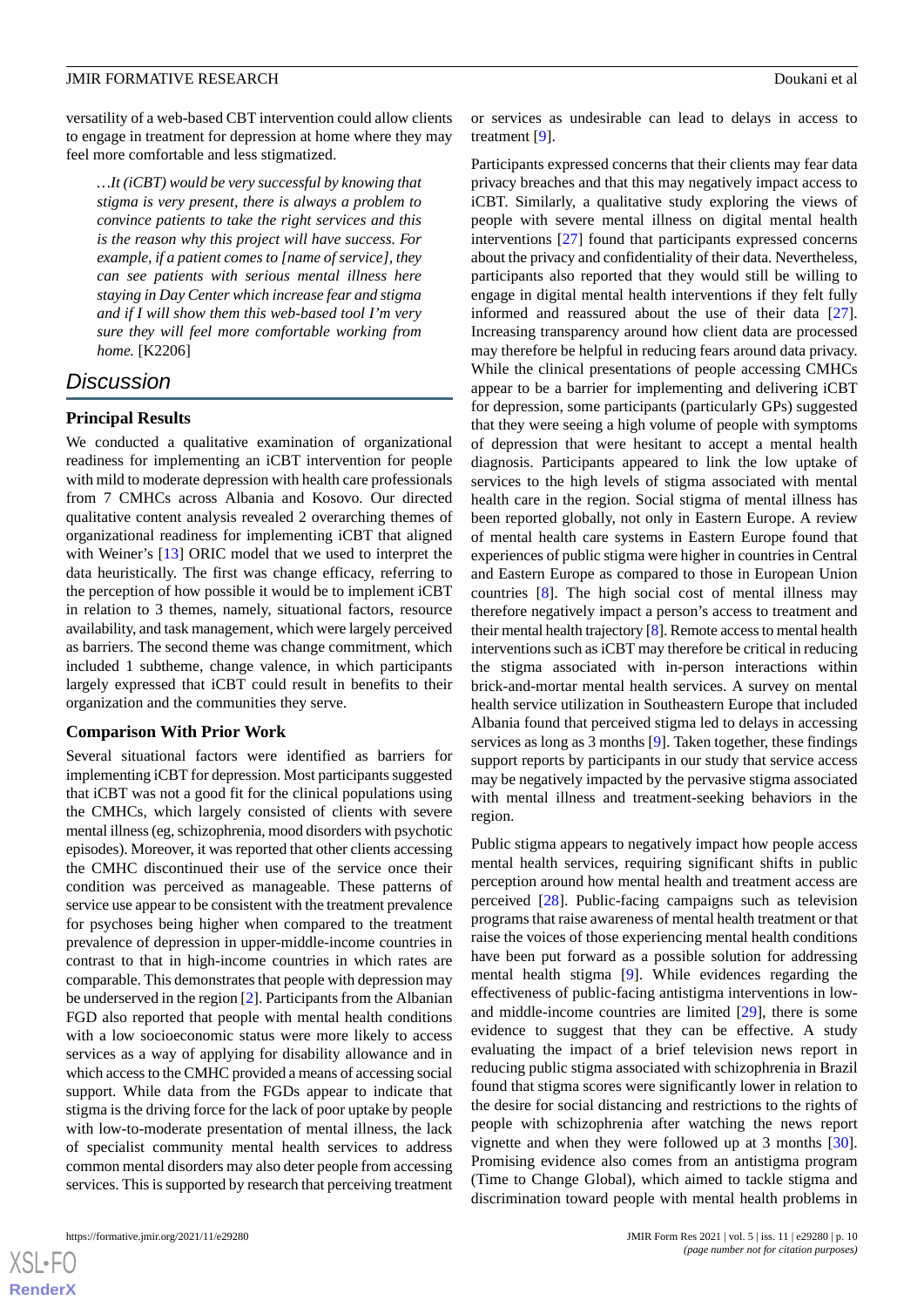Ghana and Kenya. The project found significantly positive changes in stigma-related desire for social distancing from people with mental health problems, intent to contact with people with mental health problems, and stigma-related knowledge after a short-term public campaign [[31\]](#page-12-20).

Participants reported both facilitators and barriers in relation to resource availability for implementing iCBT. The general technological infrastructure required for iCBT (eg, access to computers, internet at the service) was present in Kosovo but not in Albania where substantial investment was required. Participants said that there were clinical professionals within the team (ie, psychologists and psychiatrists) who either had CBT or counselling skills that would enable them to deliver the intervention. However, when probed further, they explained that their CBT skills were limited and gained by reading book chapters during their university courses, with no clinical practice or supervision. With the exception of 1 psychiatrist in Kosovo who had received formal training, none of the 11 psychologists and 13 psychiatrists had received clinical training on CBT or other psychotherapy approaches, as clinical training and practice are not included in the academic curriculum for Clinical Psychologists in either Albania or Kosovo. Consequently, CBT training was welcomed not only by psychologists and psychiatrists but also by a range of mental health professionals, including those who did not traditionally deliver CBT, such as nurses and social workers. Numerous studies have identified similar barriers in relation to the implementation of iCBT. A qualitative study on the facilitators and barriers of delivering blended CBT (therapist plus computerized program) in the United Kingdom found that the intervention was found to be time consuming, disruptive to usual practice, and overwhelming owing to having low perceived confidence and practice in supporting clients through iCBT [[32](#page-12-21)]. The provision of e-mental health interventions appears to be the simplest part of implementing blended CBT, warranting the development of a toolkit that can enable implementation to be tailored around service needs [\[33](#page-12-22)]. Moreover, it is imperative for academic curriculums of Clinical Psychology MSc level courses in Albania and Kosovo to integrate clinical training in their syllabus as well as adopt service-level adjustments that permit staff with the time, resources, and clinical supervision to deliver iCBT in order to increase organizational readiness and facilitate the effective implementation of iCBT in Albania and Kosovo.

Participants also suggested that staff were overstretched by providing services for populations up to threefold more than that recommended by law. Barriers to task management were also associated with a high workload and lack of incentives or compensation to take on additional tasks. The lack of resources and availability of specialist mental health facilities often mean that community mental health services are required to cater for a broader range of people. It has therefore been suggested that transdiagnostic interventions may have wider feasibility and application within low- and middle-income countries [[33\]](#page-12-22). Adopting a versatile iCBT program can be used for a range of different disorders to increase utility in day-to-day practice. Notwithstanding the barriers for implementing iCBT, participants appeared to welcome innovations in the service, perceiving a range of benefits for isolated and stigmatized clients

that enabled greater access to mental health services. A metasynthesis review from high-income countries on the user experience of iCBT found that client participants appreciated the privacy and access that it allowed for people who felt stigmatized by mental health services or those who experienced mobility problems due to a physical disability [[34\]](#page-12-23).

#### **Limitations and Strengths**

Our study had several limitations. While Albania and Kosovo are located in the same region and have the same language, culture, and values, they are 2 distinct countries with different health care systems that are presented with different challenges and demands. Data for both settings were merged because there were not enough data to conduct a separate analysis for each country. As a result, contextual or nuanced interpretation of the data could not always be generated. We attempted to address this limitation by indicating which sites endorsed different themes. Moreover, the qualitative data analysis did not reveal any conspicuous differences between the sites. Nevertheless, many commonalities were discovered, allowing for greater generalizability to be made. The CMHCs that implemented iCBT mainly provided mental health services for people with severe mental illness because there are little-to-no publicly available psychological services. The mismatch between people who access CMHC services and the target population for iCBT may have negatively impacted perceptions around the feasibility of the implementation of iCBT, even though participants reported that they would value the use of digital innovations in their service. Nonetheless, implementing iCBT within CMHCs was the most feasible option in a region that has limited mental health resources.

This study also had several strengths. Our study is the first to examine organizational readiness for implementing a digital mental health intervention in both Albania and Kosovo. A wide range of professionals participated in the qualitative interviews, representing all professions working at and in association with a CMHC. There was also a good geographical representation of services across both Albania and Kosovo. The findings of our study provide a unique contribution to the literature in relation to the barriers and facilitators for implementing iCBT in these regions and can be used to develop context-specific solutions for implementing iCBT [\[17](#page-12-6)].

Three directions for future research are proposed. First, studies should aim to corroborate findings from our study in relation to stigma and perceived patient barriers to accessing the service, with clients using iCBT. Second, a larger sample size should be employed across different regions of Eastern Europe to enable both in-country and cross-country analyses to be conducted. Third, in-depth face-to-face qualitative interviews should also be used to develop a more detailed account of organizational readiness at an individual level [[22\]](#page-12-11).

## **Conclusion**

This study aimed to gain a qualitative understanding of organizational readiness for implementing iCBT in CMHCs across Kosovo and Albania. Our study found that almost all participants valued iCBT as a resource for extending the human workforce to meet the needs of stigmatized and geographically

```
XS-FO
RenderX
```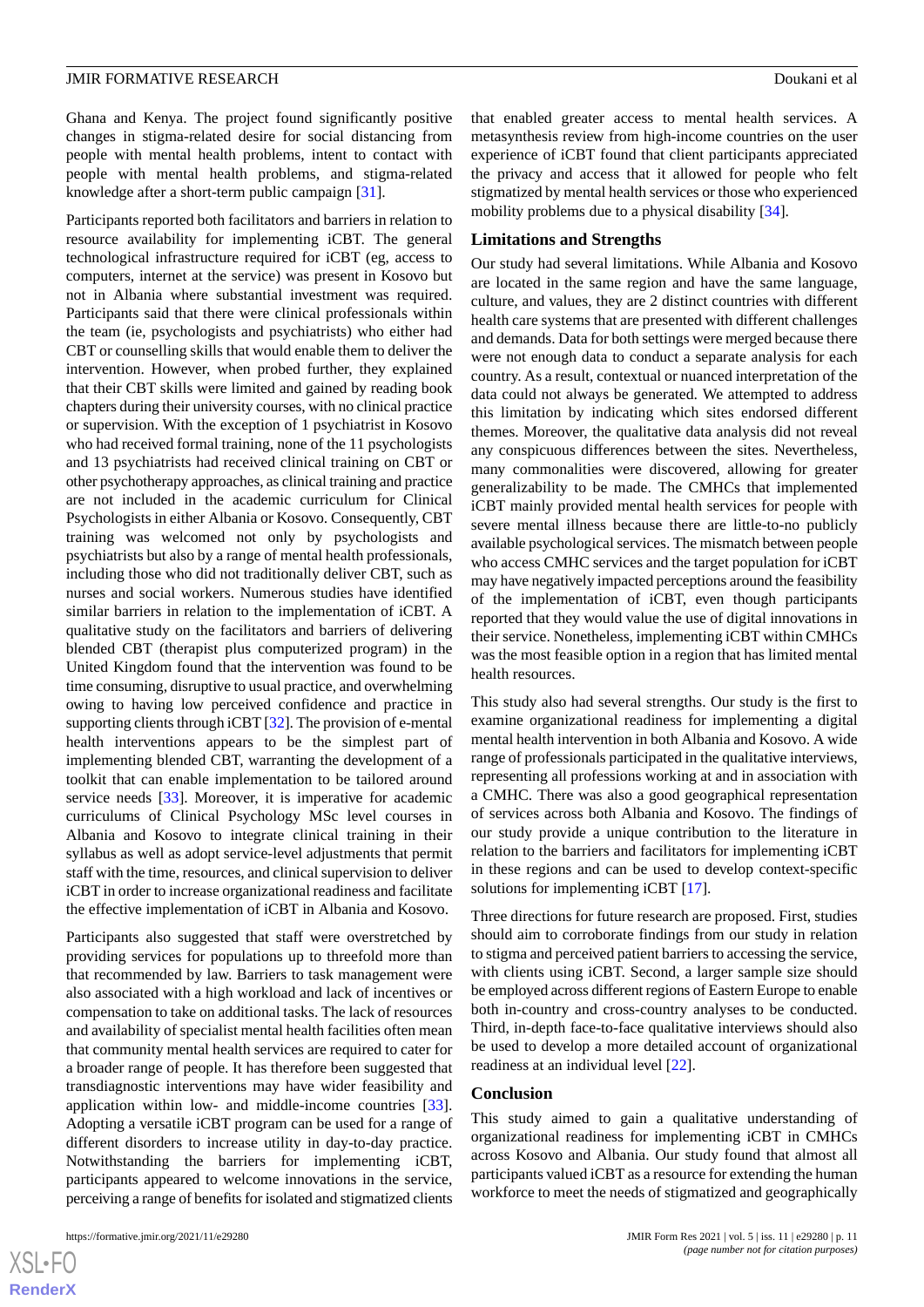## JMIR FORMATIVE RESEARCH **Doukani et al.** Doukani et al.

isolated people. However, several mental health system inadequacies such as insufficient resource availability (eg, inadequate technological infrastructure, limited human work force) and task management (eg, lack of CBT expertise and supervision) present challenges for the implementation of iCBT. Moreover, longstanding situational factors pertaining to mental health stigma have shaped the way in which CMHCs are accessed. Interviews suggested that the majority of people accessing services were in need of urgent assistance mentally and financially. However, there was very little representation from people with mild to moderate presentations such as depression, who are as a result rendered as both underserved and unserved, potentially compounding the effect on their mental health presentation and severity. This pattern of service use appears to be driven by the pervasive stigma associated with mental illness to which there is no easy solution and which requires extensive resources and time to address. While iCBT

offers opportunities to decrease stigma associated with engaging patients to mental health interventions, much work is required to increase the treatment-seeking behaviors of people with depression before iCBT can add value to the CMHC. Organizational readiness for implementing iCBT appears to be low, requiring both mental health care systems and situational factors to be addressed before iCBT can optimally be implemented. We propose that such barriers can be addressed through (1) a public-facing campaign that addresses mental health stigma, (2) service-level adjustments that permit staff with the time, resources, and clinical supervision to deliver iCBT in order to increase organizational readiness and facilitate the effective implementation of iCBT in Albania and Kosovo, and (3) establishing a suitable clinical training curriculum for health care professionals to enable them to provide evidence-based treatments for mental health conditions.

## **Acknowledgments**

The authors thank and acknowledge the ImpleMentAll project for supporting this study. The authors also thank the CMHC leads who facilitated recruitment for the study.

## **Authors' Contributions**

All authors contributed to the conception, design, and analyses in this study. ACP conceptualized the study and its design. AD, ACP, CV, and JH contributed to the data analysis plan. ACP developed the topic guides, with contributions from GQ, NF, AM, and SM. Data were collected by ACP, GQ, NF, AM, and SM. Data were translated into English by AM and SM. AD led the data analysis with significant contributions by ACP, CV, JH, AM, NF, and GQ. AD drafted the manuscript with significant contributions by ACP, CV, NF, AM, SM, and GQ.

## **Conflicts of Interest**

<span id="page-11-0"></span>None declared.

## <span id="page-11-1"></span>**References**

- <span id="page-11-2"></span>1. Krupchanka D, Winkler P. State of mental healthcare systems in Eastern Europe: do we really understand what is going on? BJPsych Int 2016 Nov;13(4):96-99 [[FREE Full text](http://europepmc.org/abstract/MED/29093919)] [doi: [10.1192/s2056474000001446\]](http://dx.doi.org/10.1192/s2056474000001446) [Medline: [29093919](http://www.ncbi.nlm.nih.gov/entrez/query.fcgi?cmd=Retrieve&db=PubMed&list_uids=29093919&dopt=Abstract)]
- <span id="page-11-3"></span>2. Mental health ATLAS 2017 member state profile: Albania. World Health Organization. URL: [https://www.who.int/](https://www.who.int/mental_health/evidence/atlas/profiles-2017/ALB.pdf?ua=1) [mental\\_health/evidence/atlas/profiles-2017/ALB.pdf?ua=1](https://www.who.int/mental_health/evidence/atlas/profiles-2017/ALB.pdf?ua=1) [accessed 2021-10-20]
- <span id="page-11-4"></span>3. Long-term sequels of war, social functioning and mental health in Kosovo. Ministry of Health, Kosovo, Kosova Rehabilitation Centre for Torture Victims, World Psychiatric Association. 2006. URL: [https://www.ecoi.net/en/file/local/1308565/](https://www.ecoi.net/en/file/local/1308565/432_1170782377_final-quantitative-research-report.pdf) [432\\_1170782377\\_final-quantitative-research-report.pdf](https://www.ecoi.net/en/file/local/1308565/432_1170782377_final-quantitative-research-report.pdf) [accessed 2021-10-01]
- 4. Fanaj N, Melonashi E. Understanding and Describing PTSD in Kosovo: A Systematic Evidence-Based Review. SAGE Open 2017 Oct 12;7(4):215824401773458 [\[FREE Full text\]](http://journals.sagepub.com/doi/10.1177/2158244017734588) [doi: [10.1177/2158244017734588](http://dx.doi.org/10.1177/2158244017734588)]
- <span id="page-11-5"></span>5. Morina N, Rushiti F, Salihu M, Ford J. Psychopathology and well-being in civilian survivors of war seeking treatment: a follow-up study. Clin Psychol Psychother 2010;17(2):79-86. [doi: [10.1002/cpp.673](http://dx.doi.org/10.1002/cpp.673)] [Medline: [20041418](http://www.ncbi.nlm.nih.gov/entrez/query.fcgi?cmd=Retrieve&db=PubMed&list_uids=20041418&dopt=Abstract)]
- <span id="page-11-6"></span>6. Wang S, Pacolli S, Rushiti F, Rexhaj B, Modvig J. Survivors of war in the Northern Kosovo (II): baseline clinical and functional assessment and lasting effects on the health of a vulnerable population. Confl Health 2010 Sep 21;4:16 [[FREE](https://conflictandhealth.biomedcentral.com/articles/10.1186/1752-1505-4-16) [Full text\]](https://conflictandhealth.biomedcentral.com/articles/10.1186/1752-1505-4-16) [doi: [10.1186/1752-1505-4-16\]](http://dx.doi.org/10.1186/1752-1505-4-16) [Medline: [20858274](http://www.ncbi.nlm.nih.gov/entrez/query.fcgi?cmd=Retrieve&db=PubMed&list_uids=20858274&dopt=Abstract)]
- <span id="page-11-7"></span>7. Wang S, Salihu M, Rushiti F, Bala L, Modvig J. Survivors of the war in the Northern Kosovo: violence exposure, risk factors and public health effects of an ethnic conflict. Confl Health 2010 May 28;4:11 [[FREE Full text](https://conflictandhealth.biomedcentral.com/articles/10.1186/1752-1505-4-11)] [doi: [10.1186/1752-1505-4-11\]](http://dx.doi.org/10.1186/1752-1505-4-11) [Medline: [20509915\]](http://www.ncbi.nlm.nih.gov/entrez/query.fcgi?cmd=Retrieve&db=PubMed&list_uids=20509915&dopt=Abstract)
- <span id="page-11-8"></span>8. Winkler P, Krupchanka D, Roberts T, Kondratova L, Machů V, Höschl C, et al. A blind spot on the global mental health map: a scoping review of 25 years' development of mental health care for people with severe mental illnesses in central and eastern Europe. The Lancet Psychiatry 2017 Aug;4(8):634-642 [\[FREE Full text\]](http://www.thelancet.com/article/S2215036617301359/fulltext) [doi: [10.1016/s2215-0366\(17\)30135-9](http://dx.doi.org/10.1016/s2215-0366(17)30135-9)]
- 9. Tirintica A, Andjelkovic I, Sota O, Pirlog M, Stoyanova M, Mihai A, et al. Factors that influence access to mental health services in South-Eastern Europe. Int J Ment Health Syst 2018;12:75 [[FREE Full text](https://ijmhs.biomedcentral.com/articles/10.1186/s13033-018-0255-6)] [doi: [10.1186/s13033-018-0255-6](http://dx.doi.org/10.1186/s13033-018-0255-6)] [Medline: [30555528](http://www.ncbi.nlm.nih.gov/entrez/query.fcgi?cmd=Retrieve&db=PubMed&list_uids=30555528&dopt=Abstract)]
- 10. Poppleton A, Gire N. mHealth: bridging the mental health gap in central and eastern Europe. The Lancet Psychiatry 2017 Oct;4(10):743-744 [\[FREE Full text\]](http://statystyka.policja.pl/st/) [doi: [10.1016/s2215-0366\(17\)30359-0\]](http://dx.doi.org/10.1016/s2215-0366(17)30359-0)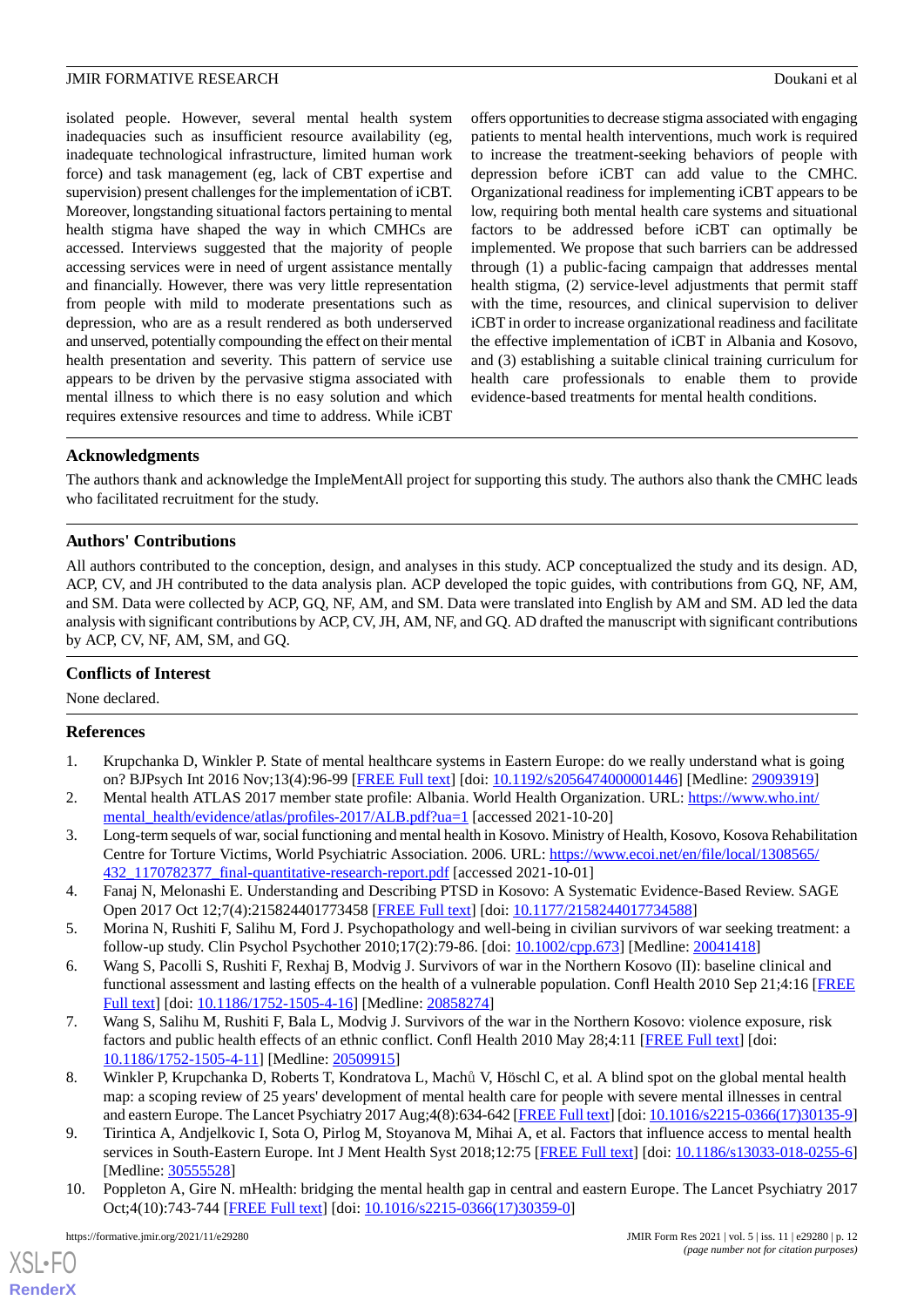## JMIR FORMATIVE RESEARCH **Doukani et al.** Doukani et al.

- <span id="page-12-1"></span><span id="page-12-0"></span>11. Digital 2020: Albania. DataReportal. URL:<https://datareportal.com/reports/digital-2020-albania> [accessed 2020-10-19]
- <span id="page-12-2"></span>12. Digital 2020: Kosovo. DataReportal. URL:<https://datareportal.com/reports/digital-2020-kosovo> [accessed 2020-09-20]
- <span id="page-12-3"></span>13. Weiner B. A theory of organizational readiness for change. Implement Sci 2009 Oct 19;4:67 [[FREE Full text\]](https://implementationscience.biomedcentral.com/articles/10.1186/1748-5908-4-67) [doi: [10.1186/1748-5908-4-67\]](http://dx.doi.org/10.1186/1748-5908-4-67) [Medline: [19840381\]](http://www.ncbi.nlm.nih.gov/entrez/query.fcgi?cmd=Retrieve&db=PubMed&list_uids=19840381&dopt=Abstract)
- 14. Feroz A, Kadir MM, Saleem S. Health systems readiness for adopting mhealth interventions for addressing non-communicable diseases in low- and middle-income countries: a current debate. Glob Health Action 2018;11(1):1496887 [[FREE Full text](http://europepmc.org/abstract/MED/30040605)] [doi: [10.1080/16549716.2018.1496887](http://dx.doi.org/10.1080/16549716.2018.1496887)] [Medline: [30040605\]](http://www.ncbi.nlm.nih.gov/entrez/query.fcgi?cmd=Retrieve&db=PubMed&list_uids=30040605&dopt=Abstract)
- <span id="page-12-5"></span><span id="page-12-4"></span>15. Mauco KL, Scott RE, Mars M. Validation of an e-health readiness assessment framework for developing countries. BMC Health Serv Res 2020 Jun 23;20(1):575 [[FREE Full text](https://bmchealthservres.biomedcentral.com/articles/10.1186/s12913-020-05448-3)] [doi: [10.1186/s12913-020-05448-3\]](http://dx.doi.org/10.1186/s12913-020-05448-3) [Medline: [32576174\]](http://www.ncbi.nlm.nih.gov/entrez/query.fcgi?cmd=Retrieve&db=PubMed&list_uids=32576174&dopt=Abstract)
- <span id="page-12-6"></span>16. Wyatt J, Wyatt S. When and how to evaluate health information systems? Int J Med Inform 2003 Mar;69(2-3):251-259. [doi: [10.1016/s1386-5056\(02\)00108-9](http://dx.doi.org/10.1016/s1386-5056(02)00108-9)] [Medline: [12810128](http://www.ncbi.nlm.nih.gov/entrez/query.fcgi?cmd=Retrieve&db=PubMed&list_uids=12810128&dopt=Abstract)]
- <span id="page-12-7"></span>17. Bührmann L, Schuurmans J, Ruwaard J, Fleuren M, Etzelmüller A, Piera-Jiménez J, ImpleMentAll consortium. Tailored implementation of internet-based cognitive behavioural therapy in the multinational context of the ImpleMentAll project: a study protocol for a stepped wedge cluster randomized trial. Trials 2020 Oct 28;21(1):893 [\[FREE Full text\]](https://trialsjournal.biomedcentral.com/articles/10.1186/s13063-020-04686-4) [doi: [10.1186/s13063-020-04686-4\]](http://dx.doi.org/10.1186/s13063-020-04686-4) [Medline: [33115545\]](http://www.ncbi.nlm.nih.gov/entrez/query.fcgi?cmd=Retrieve&db=PubMed&list_uids=33115545&dopt=Abstract)
- <span id="page-12-9"></span><span id="page-12-8"></span>18. Elo S, Kyngäs H. The qualitative content analysis process. J Adv Nurs 2008 Apr;62(1):107-115. [doi: [10.1111/j.1365-2648.2007.04569.x\]](http://dx.doi.org/10.1111/j.1365-2648.2007.04569.x) [Medline: [18352969\]](http://www.ncbi.nlm.nih.gov/entrez/query.fcgi?cmd=Retrieve&db=PubMed&list_uids=18352969&dopt=Abstract)
- <span id="page-12-10"></span>19. Green J, Thorogood N. Qualitative Methods for Health Research. CA, USA: Sage Publications; 2013.
- 20. Hsieh HF, Shannon SE. Three approaches to qualitative content analysis. Qual Health Res 2005 Nov;15(9):1277-1288. [doi: [10.1177/1049732305276687](http://dx.doi.org/10.1177/1049732305276687)] [Medline: [16204405\]](http://www.ncbi.nlm.nih.gov/entrez/query.fcgi?cmd=Retrieve&db=PubMed&list_uids=16204405&dopt=Abstract)
- <span id="page-12-11"></span>21. Weiner B, Lewis M, Linnan L. Using organization theory to understand the determinants of effective implementation of worksite health promotion programs. Health Educ Res 2009 Apr;24(2):292-305. [doi: [10.1093/her/cyn019](http://dx.doi.org/10.1093/her/cyn019)] [Medline: [18469319](http://www.ncbi.nlm.nih.gov/entrez/query.fcgi?cmd=Retrieve&db=PubMed&list_uids=18469319&dopt=Abstract)]
- <span id="page-12-12"></span>22. Shea C, Jacobs S, Esserman D, Bruce K, Weiner B. Organizational readiness for implementing change: a psychometric assessment of a new measure. Implement Sci 2014 Jan 10;9:7 [\[FREE Full text\]](https://implementationscience.biomedcentral.com/articles/10.1186/1748-5908-9-7) [doi: [10.1186/1748-5908-9-7](http://dx.doi.org/10.1186/1748-5908-9-7)] [Medline: [24410955](http://www.ncbi.nlm.nih.gov/entrez/query.fcgi?cmd=Retrieve&db=PubMed&list_uids=24410955&dopt=Abstract)]
- <span id="page-12-14"></span><span id="page-12-13"></span>23. Assarroudi A, Heshmati Nabavi F, Armat M, Ebadi A, Vaismoradi M. Directed qualitative content analysis: the description and elaboration of its underpinning methods and data analysis process. J Res Nurs 2018 Feb;23(1):42-55 [\[FREE Full text](http://europepmc.org/abstract/MED/34394406)] [doi: [10.1177/1744987117741667](http://dx.doi.org/10.1177/1744987117741667)] [Medline: [34394406\]](http://www.ncbi.nlm.nih.gov/entrez/query.fcgi?cmd=Retrieve&db=PubMed&list_uids=34394406&dopt=Abstract)
- <span id="page-12-15"></span>24. Thomas E, Magilvy J. Qualitative rigor or research validity in qualitative research. J Spec Pediatr Nurs 2011 Apr;16(2):151-155. [doi: [10.1111/j.1744-6155.2011.00283.x](http://dx.doi.org/10.1111/j.1744-6155.2011.00283.x)] [Medline: [21439005](http://www.ncbi.nlm.nih.gov/entrez/query.fcgi?cmd=Retrieve&db=PubMed&list_uids=21439005&dopt=Abstract)]
- <span id="page-12-16"></span>25. Graneheim U, Lundman B. Qualitative content analysis in nursing research: concepts, procedures and measures to achieve trustworthiness. Nurse Education Today 2004 Feb;24(2):105-112 [\[FREE Full text\]](https://www.sciencedirect.com/science/article/pii/S0260691703001515) [doi: [10.1016/j.nedt.2003.10.001](http://dx.doi.org/10.1016/j.nedt.2003.10.001)]
- <span id="page-12-17"></span>26. Mays N, Pope C. Rigour and qualitative research. BMJ 1995 Jul 08;311(6997):109-112 [\[FREE Full text\]](http://europepmc.org/abstract/MED/7613363) [doi: [10.1136/bmj.311.6997.109\]](http://dx.doi.org/10.1136/bmj.311.6997.109) [Medline: [7613363\]](http://www.ncbi.nlm.nih.gov/entrez/query.fcgi?cmd=Retrieve&db=PubMed&list_uids=7613363&dopt=Abstract)
- <span id="page-12-18"></span>27. Berry N, Lobban F, Bucci S. A qualitative exploration of service user views about using digital health interventions for self-management in severe mental health problems. BMC Psychiatry 2019 Jan 21;19(1):35 [[FREE Full text\]](https://bmcpsychiatry.biomedcentral.com/articles/10.1186/s12888-018-1979-1) [doi: [10.1186/s12888-018-1979-1\]](http://dx.doi.org/10.1186/s12888-018-1979-1) [Medline: [30665384](http://www.ncbi.nlm.nih.gov/entrez/query.fcgi?cmd=Retrieve&db=PubMed&list_uids=30665384&dopt=Abstract)]
- <span id="page-12-19"></span>28. Pattyn E, Verhaeghe M, Sercu C, Bracke P. Public stigma and self-stigma: differential association with attitudes toward formal and informal help seeking. Psychiatr Serv 2014 Feb 01;65(2):232-238. [doi: [10.1176/appi.ps.201200561](http://dx.doi.org/10.1176/appi.ps.201200561)] [Medline: [24233070](http://www.ncbi.nlm.nih.gov/entrez/query.fcgi?cmd=Retrieve&db=PubMed&list_uids=24233070&dopt=Abstract)]
- <span id="page-12-20"></span>29. Clay J, Eaton J, Gronholm P, Semrau M, Votruba N. Core components of mental health stigma reduction interventions in low- and middle-income countries: a systematic review. Epidemiol Psychiatr Sci 2020 Sep 04;29:a [[FREE Full text](https://pubmed.ncbi.nlm.nih.gov/32883399/)] [doi: [10.1017/s2045796020000797\]](http://dx.doi.org/10.1017/s2045796020000797)
- <span id="page-12-21"></span>30. de Oliveira Bosoni N, Busatto Filho G, de Barros DM. The impact of a TV report in schizophrenia stigma reduction: A quasi-experimental study. Int J Soc Psychiatry 2017 May;63(3):275-277. [doi: [10.1177/0020764016688713\]](http://dx.doi.org/10.1177/0020764016688713) [Medline: [28084154](http://www.ncbi.nlm.nih.gov/entrez/query.fcgi?cmd=Retrieve&db=PubMed&list_uids=28084154&dopt=Abstract)]
- <span id="page-12-22"></span>31. Potts L, Henderson C. Evaluation of anti-stigma social marketing campaigns in Ghana and Kenya: Time to Change Global. BMC Public Health 2021 May 08;21(1):886 [[FREE Full text](https://bmcpublichealth.biomedcentral.com/articles/10.1186/s12889-021-10966-8)] [doi: [10.1186/s12889-021-10966-8\]](http://dx.doi.org/10.1186/s12889-021-10966-8) [Medline: [33964900](http://www.ncbi.nlm.nih.gov/entrez/query.fcgi?cmd=Retrieve&db=PubMed&list_uids=33964900&dopt=Abstract)]
- <span id="page-12-23"></span>32. Cerga-Pashoja A, Doukani A, Gega L, Walke J, Araya R. Added value or added burden? A qualitative investigation of blending internet self-help with face-to-face cognitive behaviour therapy for depression. Psychother Res 2020 Nov;30(8):998-1010. [doi: [10.1080/10503307.2020.1720932\]](http://dx.doi.org/10.1080/10503307.2020.1720932) [Medline: [32024447\]](http://www.ncbi.nlm.nih.gov/entrez/query.fcgi?cmd=Retrieve&db=PubMed&list_uids=32024447&dopt=Abstract)
- 33. Bockting CLH, Williams AD, Carswell K, Grech AE. The potential of low-intensity and online interventions for depression in low- and middle-income countries. Glob Ment Health (Camb) 2016;3:e25 [[FREE Full text\]](http://europepmc.org/abstract/MED/28596893) [doi: [10.1017/gmh.2016.21](http://dx.doi.org/10.1017/gmh.2016.21)] [Medline: [28596893](http://www.ncbi.nlm.nih.gov/entrez/query.fcgi?cmd=Retrieve&db=PubMed&list_uids=28596893&dopt=Abstract)]
- 34. Knowles SE, Toms G, Sanders C, Bee P, Lovell K, Rennick-Egglestone S, et al. Qualitative meta-synthesis of user experience of computerised therapy for depression and anxiety. PLoS One 2014;9(1):e84323 [[FREE Full text](https://dx.plos.org/10.1371/journal.pone.0084323)] [doi: [10.1371/journal.pone.0084323\]](http://dx.doi.org/10.1371/journal.pone.0084323) [Medline: [24465404](http://www.ncbi.nlm.nih.gov/entrez/query.fcgi?cmd=Retrieve&db=PubMed&list_uids=24465404&dopt=Abstract)]